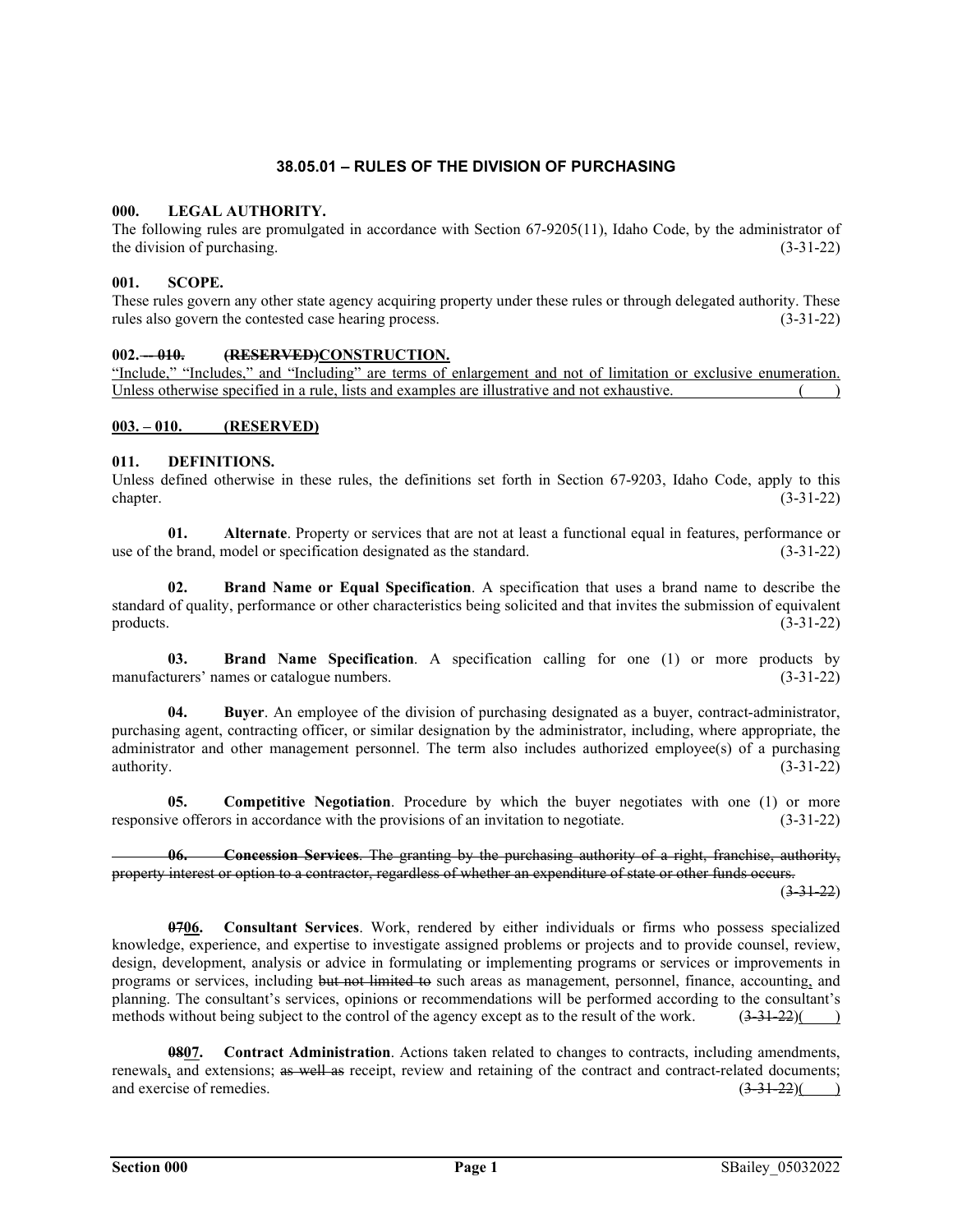**0908. Contract Management**. Actions taken to ensure that both the agency and contractor comply with the requirements of the contract. Includes some functions related to solicitation development and contract development and close-out; also includes, but is not limited to regular monitoring of the contractor's day-to-day performance, evaluation of deliverables, invoice review, payment approval, progress tracking, regular status meetings, and management of state-owned property and other resources used in contract performance management.

 $(3-31-22)()$ 

**1009.** Division. The division of purchasing of the department of administration as established by Section 67-9204, Idaho Code. Whenever a purchase is made by the division on behalf of another agency, the division is deemed to be acting as the agent for such agency.  $(3-31-22)($  )

**1110.** Document. When used in these rules, may include electronic documents. (3-31-22)(

**11.** E-procurement. Use of the division's electronic procurement system.

**12. Equal**. Property that meets or exceeds the quality, performance and use of the brand, model or specifications in the invitation to bid, request for proposals or request for quoteinformal or formal solicitation.

 $(3-31-22)($ 

13. **Formal Sealed Procedure**. Procedure by which the buyer solicits competitive sealed bids or competitive sealed proposals by means of an invitation to bid or request for proposalsa formal solicitation.  $(3-31-22)$  $\overline{\phantom{a}}$ 

**14. Formal Solicitation.** An invitation to bid, request for proposal, or invitation to negotiate.

**1415. Informal Solicitation**. Procedure by which the buyer solicits informal competitive quotes by means of a request for quote.  $(3-31-22)($ 

**1516. Invitation to Bid or ITB**. All documents, whether attached or incorporated by reference, utilized for soliciting formal sealed bids.  $(3-31-22)()$ 

**1617. Invitation to Negotiate or ITN**. All documents, whether attached or incorporated by reference, utilized for soliciting proposals for a competitive negotiation.  $(3-31-22)()$ 

**1718. Offeror**. A vendor who has submitted a response to a request for proposals or invitation to negotiate for property to be acquired by the state.  $(3-31-22)($ 

**1819. Professional Services**. Work rendered by an independent contractor whose occupation is the rendering of such services and who has a professional knowledge of some department of learning or science used by its practical application to the affairs of others or in the practice of an art founded on it, including but not limited to accounting and auditing, legal, medical, nursing, education, actuarial, veterinarian, information technology and research. The knowledge is founded upon prolonged and specialized intellectual training that enables a particular service to be rendered. The word "professional" implies professed attainments in special knowledge as distinguished from mere skills.  $(3,31,22)$  ( from mere skills.

**1920. Proposal**. A written response including pricing information to a request for proposals that describes the solution or means of providing the property requested and which proposal is considered an offer to perform a contract in full response to the request for proposals. Price may be an evaluation criterion for proposals, but will not necessarily be the predominant basis for contract award. When used in conjunction with an invitation to negotiate, a proposal may or may not initially include pricing information, as provided in the solicitation. (3-31-22)  $\overline{)}$ 

**20. Public Agency**. Has the meaning set forth in Section 67-2327, Idaho Code. (3-31-22)

**21. Purchase**. The act of acquiring or procuring property for state use or the result of an acquisition action.  $(3-31-22)$  (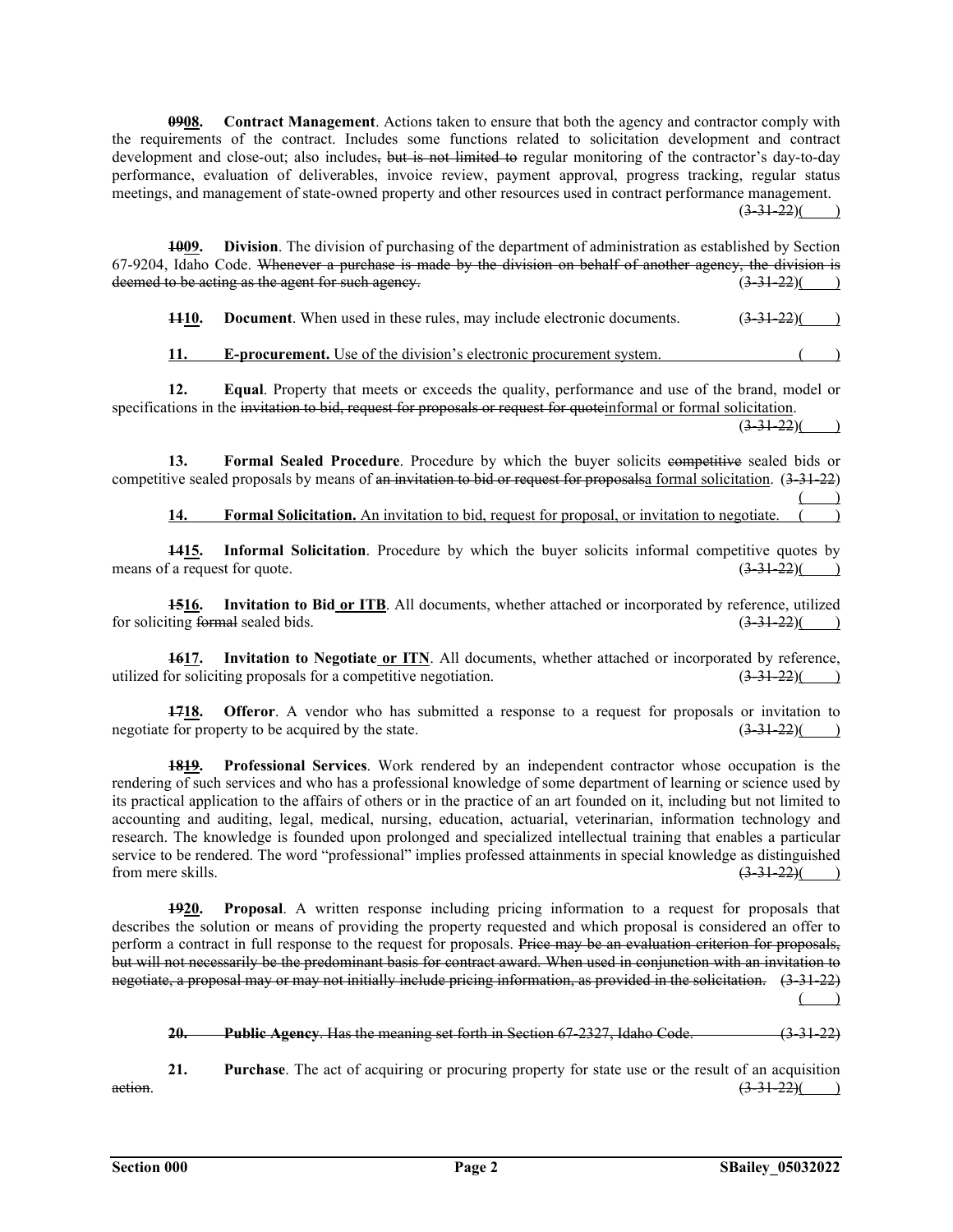**22. Purchase Order**. Notification to the contractor to provide the stated property under the terms and conditions set forth in the purchase order. It may include the form of the state's acceptance of a vendor's quote, proposal or bid. See also definition of contract. (3-31-22)

**23. Purchasing Authority**. The division or an agency exercising authority based on a delegation of authority by the administrator to an individual or an agency; or as otherwise provided under these rules to engage in the conduct of purchasing. (3-31-22)

**24. Quote**. An offer to supply property in response to a request for quote and generally used for solicitation procedures. (3-31-22) informal solicitation procedures.

**25. Request for Proposals or RFP**. Includes all documents, whether attached or incorporated by reference, utilized for soliciting competitive proposals as a component of the formal sealed procedure and is generally utilized in the acquisition of services or other complex purchases.  $(3-31-22)($  )

**26. Request for Quote**. The document, form or method generally used for purchases solicited in accordance with informal solicitation procedures. (3-31-22)

**27. Requisition**. A standard state or agency specific form that serves as a purchasing request and that requests that the purchasing authority acquire the property. (3-31-22)

**28. Sealed**. Includes invitations to bid and requests for proposals A bid or proposal physically or electronically sealed and submitted in accordance with requirements or standards set by the division and bids and proposals manually sealed and submitted of a formal solicitation.  $(3-31-22)($ proposals manually sealed and submitted of a formal solicitation.

**29. Sealed Procedure Limit**. That dollar amount, as established by these rules, above which the formal sealed procedure will be used. The amount may be lowered by the administrator to maintain full disclosure or competitive purchasing or otherwise achieve overall state efficiency and economy. (3-31-22)

**30. Small Purchase**. An acquisition that costs less than the sealed procedure limit. (3-31-22)

**31. Signature.** A manual signature or an electronic signature, as defined in Section 28-50-102, Idaho Code, of an individual authorized to bind a person or entity.

**3132. State**. The state of Idaho including each agency unless the context implies other states of the United States.  $\left(3\frac{31-22}{3}\right)$  (3.31-22)( )

**3233. Telecommunications**. All present and future forms of hardware, software or services used or required for transmitting voice, data, video or images.  $\left(3\frac{31-22}{\pi}\right)$ 

**34. Total Cost.** The acquisition cost of property, including all components, options, and add-ons available under the contract, related services, and, in the case of ongoing services, the cost of the full term of the contract, including all authorized renewals. Unless a different total term is provided in the contract, the term used for purposes of total cost is five  $(5)$  years.

**3335.** Written. When used in these rules, may include an electronic writing and communication. (3-31-22)  $\overline{)}$ 

# **SUBCHAPTER A – RULES GOVERNING PURCHASING**

# **012. PRESERVATION OF RECORDS.**

Records of a purchasing authority, which are created or held pursuant to these rules, may be kept in such format as prescribed by the purchasing authority responsible for record retention; and otherwise in accordance with record preservation and retention policies established by the agency designated by the legislature for such purpose.

 $(3-31-22)$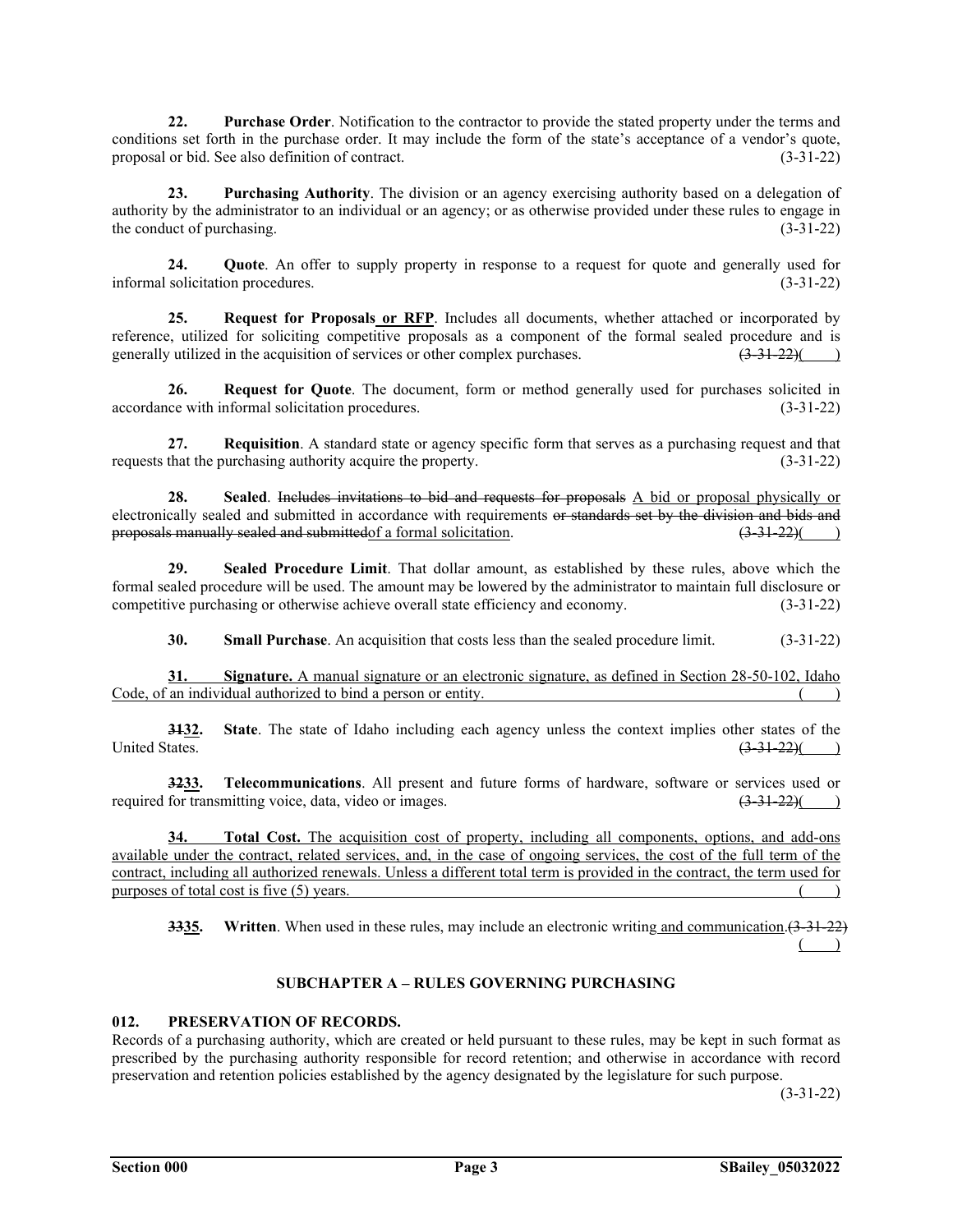### **013. FORM OF COMMUNICATION.**

Any written communication authorized or required by these rules may be provided electronically, or in another format as designated by the administrator. (3-31-22)

### **014013. -- 020. (RESERVED)**

### **021. DELEGATION OF AUTHORITY OF ADMINISTRATOR.**

Whenever a purchase is made by the division of purchasing The division's purchases on behalf of another agency, the division is deemed to be acting are as the agent for such agency. The division shall administer administers the acquisition of all property for agencies except those for which the agencies have separate statutory purchasing authority specifically exempted from the state procurement act, title 67, chapter 92, Idaho Code. The administrator may delegate in writing such authority as deemed appropriate to division employees of the division, an agency or employees of an agency. Such delegations shall remain in effect unless modified or until revoked in writing. All delegations must be given in writing prior to the acquisition of the property. All acquisitions under delegated authority must be made Designees shall make purchases according to these purchasing rules, the policies developed by the division, and the conditions established by the administrator in the delegation. Delegations are subject to periodic reporting and review as directed by the administrator.  $\left(3-31-22\right)\left(4-3\right)$ 

**01. Manner of Submission**. Request for delegated purchasing authority must be submitted in writing, on a form and in a manner established by the administrator. (3-31-22)

|            | 02.   | Accompaniments to Application. Application for authority must be accompanied by the                                                                                                                                                                                                                                                                                                                                                                        |  |
|------------|-------|------------------------------------------------------------------------------------------------------------------------------------------------------------------------------------------------------------------------------------------------------------------------------------------------------------------------------------------------------------------------------------------------------------------------------------------------------------|--|
| following: |       | $(3-31-22)$                                                                                                                                                                                                                                                                                                                                                                                                                                                |  |
|            |       | Documentation that the proposed designee demonstrates sufficient purchasing knowledge and                                                                                                                                                                                                                                                                                                                                                                  |  |
|            |       | ability to accommodate the agency's particular needs;<br>$(3-31-22)$                                                                                                                                                                                                                                                                                                                                                                                       |  |
|            |       | A demonstrated need for the dollar limit of authority requested;<br>$(3-31-22)$                                                                                                                                                                                                                                                                                                                                                                            |  |
|            |       | An agency purchasing manual outlining internal operational processes and procedures related to                                                                                                                                                                                                                                                                                                                                                             |  |
|            |       | the conduct of purchasing within the agency; and<br>$(3-31-22)$                                                                                                                                                                                                                                                                                                                                                                                            |  |
|            |       | A written plan for continual training for staff which includes routine participation in training                                                                                                                                                                                                                                                                                                                                                           |  |
|            |       | sessions, workshops and conferences offered by the division.<br>$(3-31-22)$                                                                                                                                                                                                                                                                                                                                                                                |  |
|            | 0302. | <b>Policy</b> . The administratoradministrator's will establish a delegated purchasing authority policy is<br>applicable to all designees, and may place additional conditions on the agency or individual delegated authority, in<br>order to ensure consistency in the procurement process as well as proper oversight and compliance with state<br>purchasing code, rules and applicable policy.                                                        |  |
|            |       | Designee Responsibility. Agency designee(s) are responsible for all procurement-related<br>activities conducted for designee's agency under authority delegated by the administrator.                                                                                                                                                                                                                                                                      |  |
|            |       | Sub-delegation. Designees may sub-delegate purchasing authority within their respective<br>agencies consistent with the designee's capacity to monitor and oversee such activity.<br>$(3 - 31 - 22)$                                                                                                                                                                                                                                                       |  |
|            | - 06. | -Authority Not Transferable. Authority is not transferable and will automatically terminate when<br>the designee leaves the employment of the requesting agency; however, an agency may apply to the administrator<br>for the immediate designation of an interim designee to exercise delegated purchasing authority for a time period not<br>exceeding ninety (90) days, subject to conditions outlined by the administrator, relative to the purchasing |  |

**07. Quarterly Review**. The administrator will review the activities of a designee with delegated purchasing authority on no less than a quarterly basis. (3-31-22)

competency of the interim designee. (3-31-22)

**0803.** Failure to Comply. A designee's Failure failure to comply with the policy, the conditions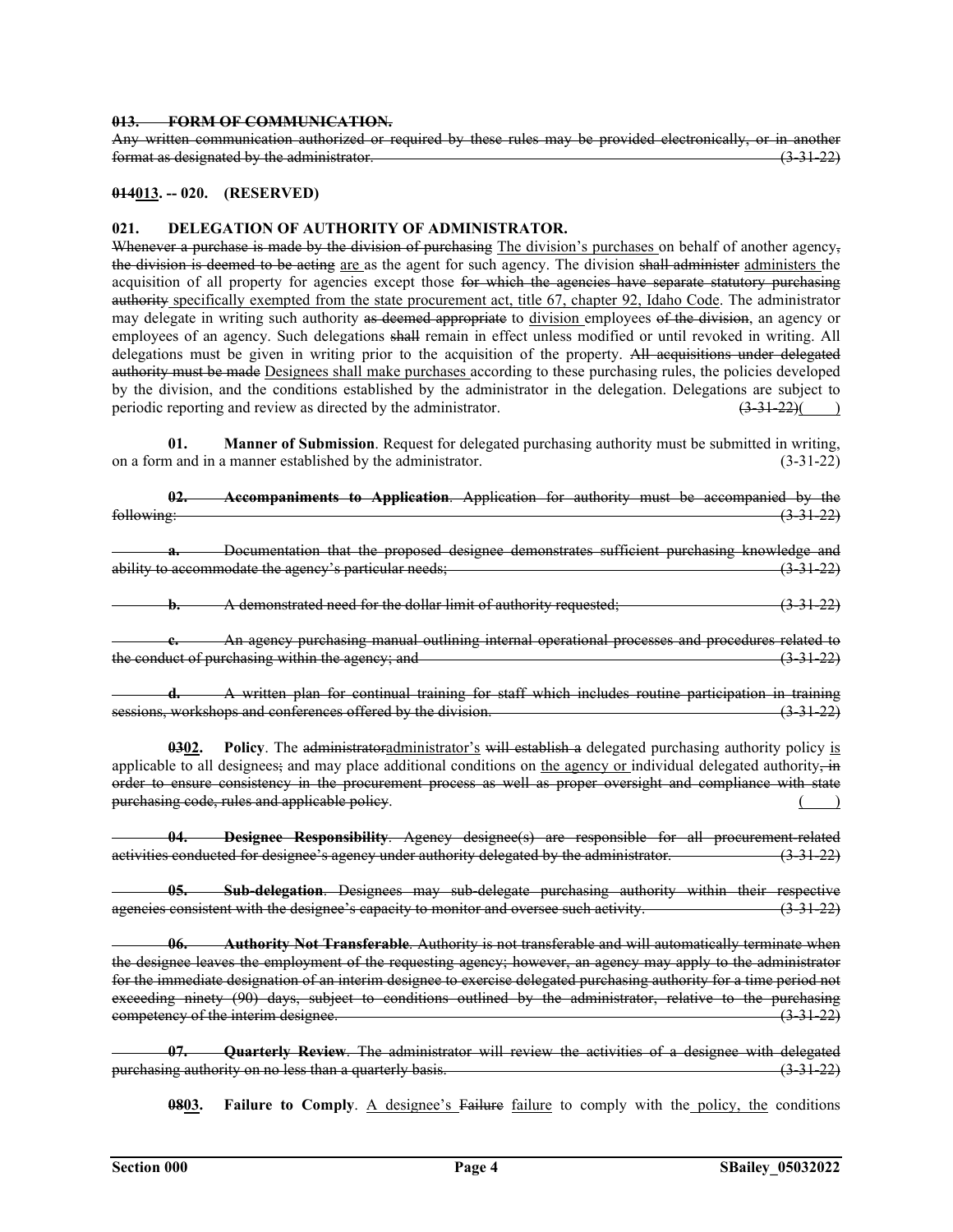included in the written authorization provided by the administrator, or the instructions of the administrator regarding activities delegated pursuant to this rule may result in immediate rescission of delegated authority, increased monitoring, reduction in reduced authority level, additional training, or other action deemed appropriate by the administrator to ensure compliance with purchasing code, rules and applicable policy.  $(3-31-22)()$ 

# **022. -- 030034. (RESERVED)**

#### **031. COOPERATIVE PURCHASING POLITICAL SUBDIVISIONS.**

The various bid statutes relating to municipal corporations, school districts, and counties may authorize these political subdivisions to utilize any contract entered into by the state. A public agency may use open contracts as authorized by statute and the terms of the open contract; and the state may otherwise cooperate with political subdivisions in the acquisition of property.

# **032. ACQUISITION OF CONCESSION SERVICES.**

If there is no expenditure of state funds, the acquisition of concession services, including but not limited to, exclusive rights contracts, franchises, vending services, options, pouring contracts, service contracts, advertising contracts, broadcast rights to sporting events or other similar types of property, may be conducted by each purchasing authority as it determines to be in its best interest; provided, however, concessions within the definition of a food service facility set forth in Section 67-6902, Idaho Code, shall comply with the provisions of Title 67, Chapter 69, Idaho Code. The purchasing authority is encouraged to utilize a competitive process if determined to be in its best interest. (3-31-22)

#### **033. PURCHASE OF TELECOMMUNICATIONS OR INFORMATION TECHNOLOGY PROPERTY.**

Unless otherwise exempted by statute or these rules, all agency requests exceeding the sealed procedure limit for telecommunications or information technology property must be reviewed and approved by the office of information technology services within the office of the governor before submission to the division. It is the requesting agency's responsibility to attach any approvals to any requisitions submitted to the division. Acquisitions of these types of property are subject to these rules and so agencies should plan in advance to allow for review by the office of information technology services. All acquisitions of telecommunications and information technology property will conform to the guidelines and policies established or adopted by the governing or policy board or council created by<br>statute or directive for the purpose of information technology oversight or review. statute or directive for the purpose of information technology oversight or review.

#### **034. PUBLIC NOTICE.**

Public notice of all solicitations shall be made in accordance with Section 67-9208, Idaho Code. Notice of solicitations shall be are posted electronically unless the administrator exempts the solicitation from the requirement to post to the state's electronic procurement (e procurement) system c-procurement, as provided in Section 044 of these rules. Notice of sole source acquisitions shall be are posted electronically, and otherwise in accordance with Section 67-9221, Idaho Code. ( )

#### **035. -- 040. (RESERVED)**

# **041. PROCEDURE FOLLOWED IN THE SOLICITATION OF BIDS AND PROPOSALSACQUISITION PROCEDURES.**

Except as otherwise provided in statute or these rules, the acquisition of property exceeding one hundred thousand dollars (\$100,000) (the sealed procedure limit) shall be by the formal sealed procedure. All vendors submitting responses to solicitations issued by the state must be qualified. All vendors are qualified unless disqualified as defined by Section 67-9217, Idaho Code shall be by competitive solicitation. Acquisition requirements shall not be artificially divided to avoid bid statutes, rules, or policies. The procedure followed for acquisitions shall be as  $f_{\text{5}}(3-31-22)($  )

**01. Small Purchases**. Request for delegated purchasing authority must be submitted in writing, on a form and in a manner established by the administrator.  $(3-31-22)($ 

| Acquisitions of the following property are small purchases:                  |  |
|------------------------------------------------------------------------------|--|
| Services with a total cost less than twenty-five thousand dollars (\$25,000) |  |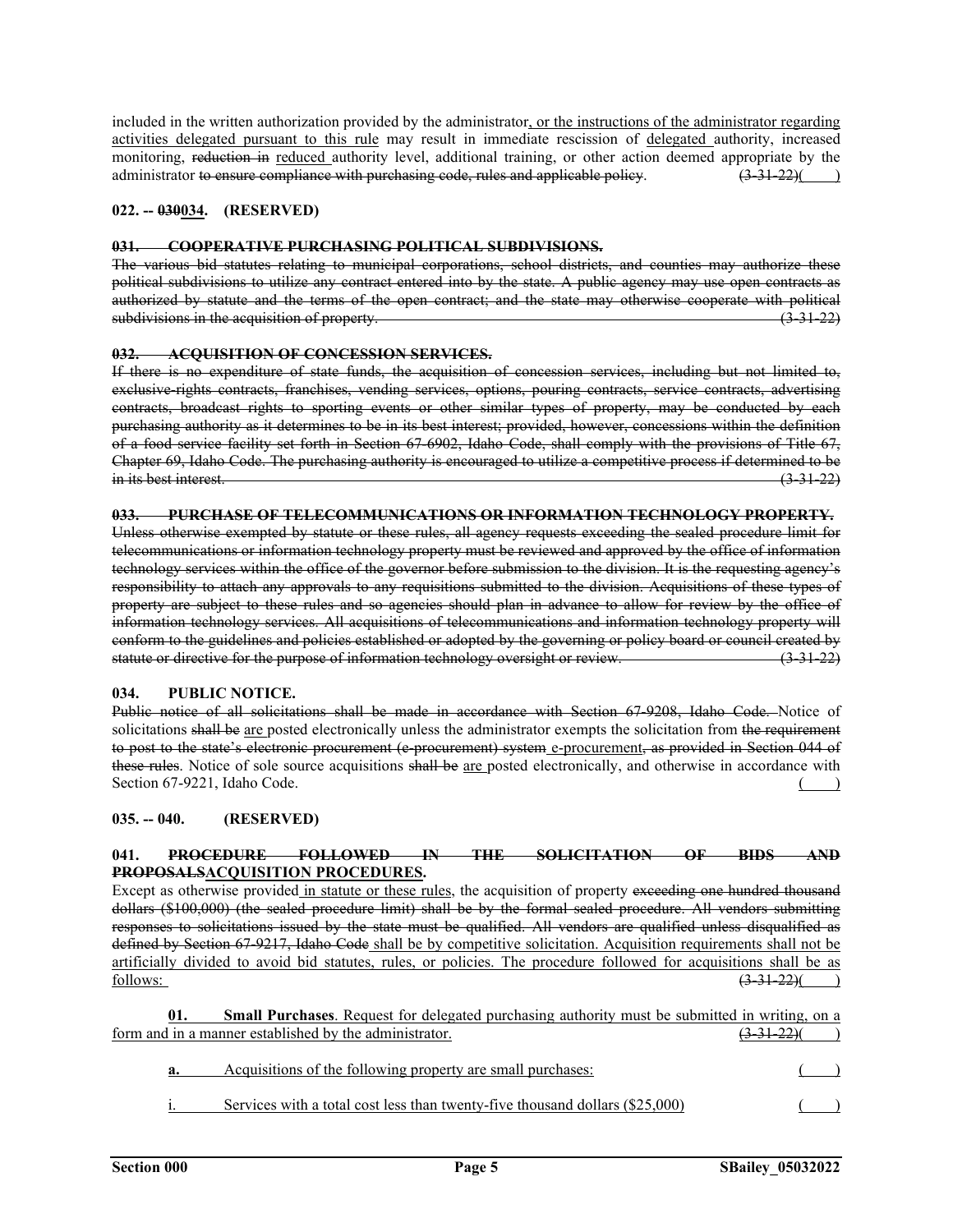ii. Software, regardless of the delivery method (e.g. on-premise, cloud, software as a service, etc.), with a total cost less than fifteen thousand dollars  $(\$15,000)$ ; iii. Property, excluding services, with a total cost less than fifteen thousand dollars (\$15,000); ( ) iv. A mix of property including services and other property, with a total cost less than fifteen thousand dollars  $($15,000)$ . **b.** Small purchases do not require acquisition through competitive solicitation. Agencies must comply with the division's small purchase policy. Property available under single agency or open contracts shall be purchased under such contracts and are not a small purchase under this rule unless otherwise authorized by the administrator. (a) **02. Informal Purchases.** ( )  **a.** Acquisition of property with a total cost exceeding the dollar limits established in this rule for a small purchase and less than the formal sealed procedure limit are informal purchases. **b.** Informal purchases may be made using: An informal solicitation issues through e-procurement, unless exempted by the administrator; or  $\overline{)}$ The formal sealed procedure, when the purchasing authority makes a written determination that using a formal solicitation is in the best interest of the state, including where selection based solely on cost is not appropriate. ( ) **c.** Agencies procuring property under this rule shall maintain a purchasing file containing: The solicitation document posted and quotes received. If the acquisition was not publicly posted, the agency shall include a statement describing the bases for determining that posting was impractical or impossible, along with the administrator's authorization. If not using e-procurement, the agency shall document the quotes received (or its attempt to obtain quotes) from at least three (3) vendors having a significant Idaho economic presence as defined in Section 67-2349, Idaho Code. **03. Formal Sealed Procedure. a**. The sealed procedure limit is one hundred fifty thousand dollars (\$150,000). **b.** Purchases of property in excess of the sealed procedure limit are made using the formal sealed procedure, unless exempted by these rules or the administrator. **042. EXCEPTIONS TO COMPETITION REQUIRING ADMINISTRATOR APPROVAL.**  Purchases meeting the following criteria need not be purchased by competitive solicitation, unless otherwise directed by the administrator: The administrator may exempt the following purchases from the requirement for competitive solicitation by issuing a written determination to the purchasing authority.  $(3-31-22)()$ **01. Emergency Purchases**. Emergency purchases as authorized by Section 67-9221, Idaho Code, and

Section 043 of these rules. An emergency purchase is a purchase required to address an emergency condition, which is a situation that creates a threat to public health, welfare, or safety, such as may arise from floods, epidemics, riots, equipment failure, or similar circumstances. The existence of such condition must create an immediate and serious need for property that cannot be met through normal acquisition methods. The buyer must send a written explanation stating the emergency condition and the basis for the supplier selection, if applicable, to the administrator for review and written approval that the purchase be undertaken as an emergency purchase.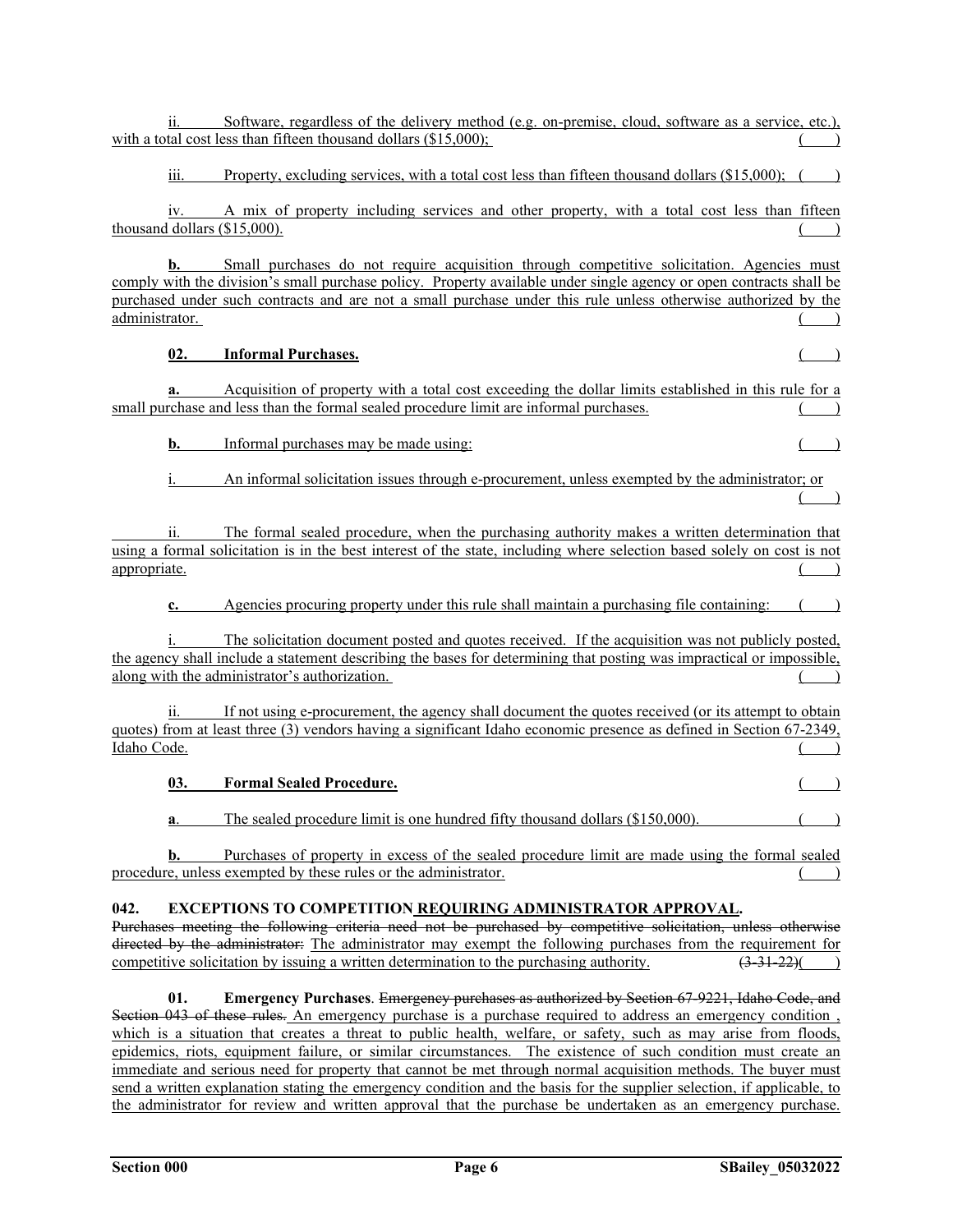Emergency purchases are limited to only that property required to address the emergency. The director or administrator may delegate authority in writing to an agency or purchasing authority to make emergency purchases and may impose conditions in the delegation.  $(3-31-22)($  )

**02. Sole Source Purchases**. Sole source purchases made through direct solicitation with documented source selection, in accordance with Section 67-9221, Idaho Code, and Section 045. Sole source purchases are authorized only if the required property is reasonably available from a single supplier. A requirement for a proprietary property does not justify a sole source purchase if there is more than one (1) potential supplier that can provide the required property. In cases of reasonable doubt, competition should be solicited. The buyer must send a written request to the administrator justifying the purchase and the basis to conclude that no other supplier is reasonably available. Sole source purchases require written approval of the administrator. The administrator may condition an approval.  $(3-31-22)$ 

**03. Reverse Auctions**. Purchases through reverse public auctions as authorized by Section 67-9221, Idaho Code. (3-31-22)

**04. Federal Government Acquisitions**. Acquisitions from the United States of America or any  $a$ gency thereof.  $(3-31-22)$ 

**05. Contracts with Other Public Agencies**. Contracts with other public agencies as defined in Section 67-2327, Idaho Code, and authorized by Section 67-2332, Idaho Code. (3-31-22)

**0603. Rehabilitation Agency Acquisitions**. Acquisitions of property that is provided by non-profit corporations and public agencies operating rehabilitation facilities serving the handicapped and disadvantaged and that is offered for sale at fair market price as determined by the administrator in accordance with these rules. The buyer must submit a written request to the administrator to purchase from a rehabilitation agency and a written approval from the administrator. The purchase must comply with the division's policy for rehabilitation agency  $\frac{1}{3}$  acquisitions.

**07. Correctional Industries**. Purchases of property marketed directly by Correctional Industries in accordance with Section 20-245, Idaho Code.

**0804. Purchases from General Services Administration Federal Supply Contractors**. Acquisitions of property may be made from General Services Administration federal supply contractors without the use of competitive bid upon written approval of the administrator. The administrator shall determine whether such property meets the requesting agency's requirements and whether the price and terms and conditions of acquisition is advantageous to the state. The administrator shall commemorate the determination in a written statement that shall be incorporated in the applicable file. If the administrator determines that the acquisition of property from General Services Administration contractors is not advantageous to the state, the acquisition shall be in accordance with competitive solicitation procedures and requirements. (3-31-22) (3-31-22) (3-31-22) (3-31-22) (3-31-22) (3-31-22)

**Existing Open Contracts**. Except as provided in these rules, property available under these contracts shall be purchased under such contracts in accordance with the provisions or requirements for use thereof.  $(3-31-22)$ 

**1005. Exempt Purchases**. By written policy the The administrator may, by written policy, exempt from the formal sealed procedure or the requirement for competitive solicitation that property for which bidding is impractical, disadvantageous or unreasonable under the circumstances.  $(3-31-22)($  )

| а.             | Examples include, but are not limited to:                            | $(3-31-22)$ |
|----------------|----------------------------------------------------------------------|-------------|
| $\mathbf{i}$ . | Special market conditions;                                           | $(3-31-22)$ |
| ii.            | Property requiring special contracting procedures due to uniqueness; | $(3-31-22)$ |

iii. Legal advertising, publication or placement of advertisements by state agency personnel directly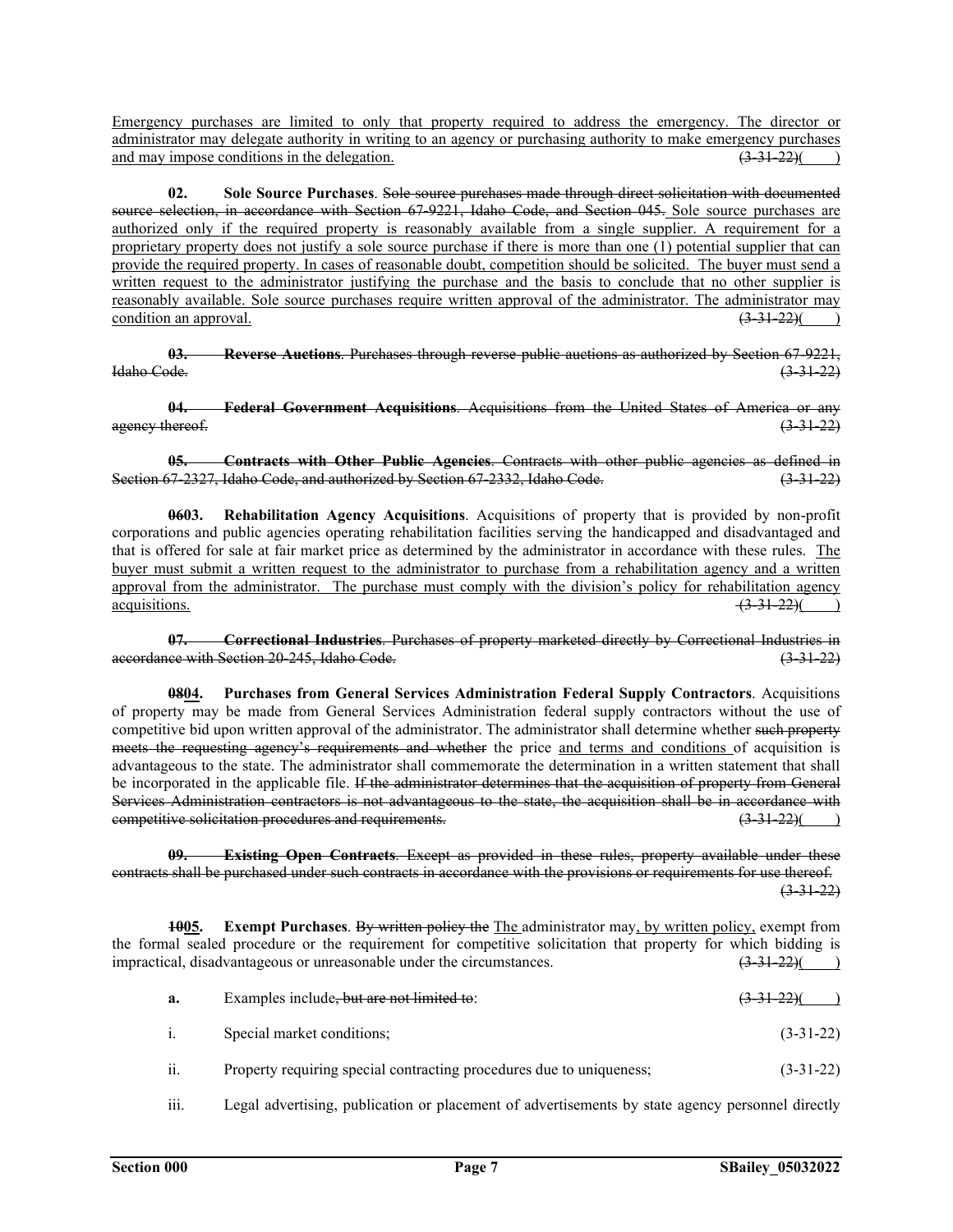| with media sources; |                                                                         | $(3-31-22)$ |
|---------------------|-------------------------------------------------------------------------|-------------|
| 1V.                 | Property for which competitive solicitation procedures are impractical; | $(3-31-22)$ |
| V.                  | Used property;                                                          | $(3-31-22)$ |

vi. Ongoing maintenance, upgrades, support or additional licenses for software or other information technology solutions, including a change in the manner of solution delivery; which software or solution was originally acquired in compliance with the purchasing laws in effect at the time of acquisition; or (3-31-22)

vii. Acquisition of property for direct resale. (3-31-22)

**b.** Such policy shall describe the property exempted, the duration of the exemption, and any other requirements or circumstances appropriate to the situation. (3-31-22)

# **043. EMERGENCY PURCHASES.EXCEPTIONS TO COMPETITION NOT REQUIRING APPROVAL**

Unless the administrator makes a written determination to the contrary, property meeting the following criteria need not be purchased by competitive solicitation.

**01. Definition of Emergency Conditions**. An emergency condition is a situation that creates a threat to public health, welfare or safety such as may arise by reason of floods, epidemics, riots, equipment failures or other similar circumstances. The existence of such condition must create an immediate and serious need for property that cannot be met through normal acquisition methods. The buyer or the agency official responsible for purchasing shall make a written determination stating the basis for an emergency purchase and for the selection, if applicable, of the particular supplier. Such determination shall be sent promptly to the administrator for review and written approval that the purchase be undertaken as an emergency purchase.  $(3-31-22)$ 

**02. Conditions**. Emergency purchases shall be limited to only that property necessary to meet the emergency. The director or administrator may delegate authority in writing to an agency or purchasing authority to<br>
make emergency purchases of up to an amount set forth in the delegation of authority.<br>
(3.31.22) make emergency purchases of up to an amount set forth in the delegation of authority.

**01. Reverse Auction.** Purchases through reverse public auctions as authorized by Section 67-9221, Idaho Code. Idaho Code. ( )

**02. Federal Government Acquisitions.** Acquisitions from the United State of America or any agency  $t$  thereof.  $($ 

**03. Public Agency Acquisitions.** Acquisitions from other public agencies as defined in Section 67- 2327, Idaho Code, and authorized by Section 67-2332, Idaho Code.

**Idaho Correctional Industries.** Purchases of property marketed directly by Idaho Correctional Industries in accordance with Section 20-245, Idaho Code.

**05. Open Contracts.** Except as provided in these rules or exempted by the administrator, property available under existing open contracts shall be purchased under such contracts in accordance with the provisions or requirements for use thereof.

**06. Professional or Consultant Services.** The acquisition of professional or consultant services for one-time projects costing less than the sealed procedure limit and lasting less than one  $(1)$  year in duration.

**07. Small Purchases.** The acquisition of property meeting the criteria in sub-section 041.01 of these rules; provided, however, that acquisitions cannot be artificially divided to meet the small purchase criteria.

# **044. SMALL PURCHASES.**

**01. Small Purchase Categories**. (3-31-22)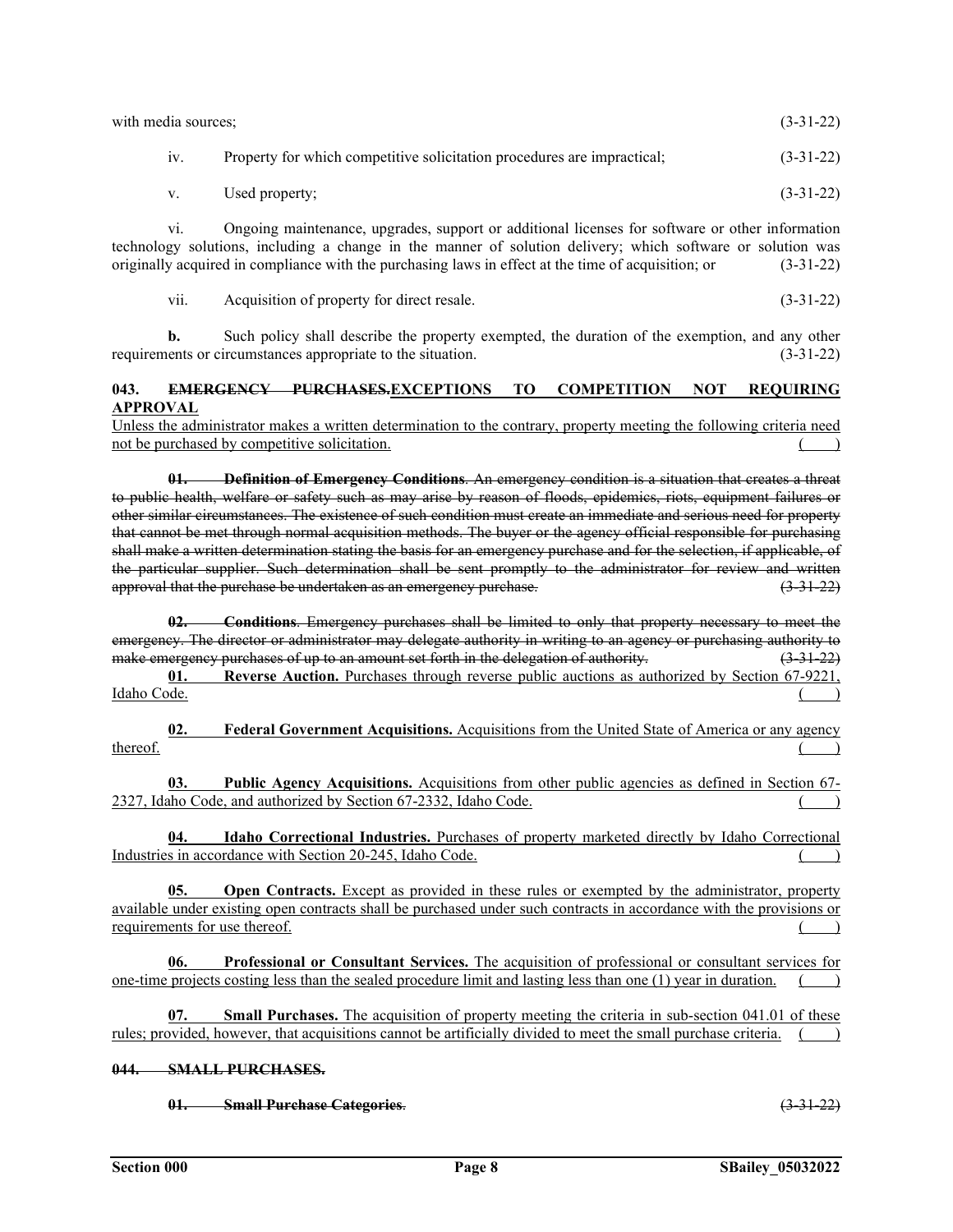**a.** Exempt. Property expected to cost less than ten thousand dollars (\$10,000). (3-31-22)

**b.** Informal. Purchase of any property expected to cost at least ten thousand dollars (\$10,000) and less than the sealed procedure limit. (3-31-22)

**c.** Professional and consultant services. The acquisition of professional or consultant services expected to cost less than the sealed procedure limit, for projects limited to one (1) year in duration. (3-31-22)

**02. Procedure**. Agencies acquiring property under this rule are encouraged to work with legal counsel to develop solicitation and contract terms that serve the best interests of the state. The terms of procurements under this rule are subject to the provisions of Section 112 of these rules.  $(3-31-22)$ 

**a.** Professional and consultant small purchases and exempt small purchases may be acquired as each agency sees fit, in accordance with good business practice and agency established policy, in the best interest of the state, subject to the limitations in Subsection 044.03 of this rule. (3-31-22)

**b.** Informal small purchases may be made using informal solicitation procedures, subject to the limitations in Subsection 044.03 of this rule. Unless exempted by the administrator, informal solicitations shall be issued through the division's electronic procurement (e-procurement) system. The purchasing authority will establish the quoting time based on factors such as complexity, urgency, and the number and location of vendors, in an effort to allow vendors sufficient time to prepare and return a quote. Agencies procuring property under this rule shall maintain a purchasing file containing the following:  $(3-31-22)$ 

i. The solicitation document posted and quotes received. If the acquisition was not publicly posted, the agency shall include a statement in the purchasing file describing the basis for determining posting was impractical or impossible, along with the administrator's authorization. (3-31-22)

If not posted on the division's e-procurement system, the agency shall document the quotes received (or its attempt to obtain quotes) from at least three (3) vendors having a significant Idaho economic<br>presence as defined in Section 67 2349, Idaho Code. presence as defined in Section 67-2349, Idaho Code.

**03. Limitations**. The following limitations apply to all small purchases: (3-31-22)

**a.** Property available under single agency or open contracts shall be purchased under such contracts and not as a small purchase under this rule unless otherwise authorized by the administrator.  $(3-31-22)$ 

**b.** Acquisition requirements shall not be artificially divided to avoid bid statutes, rules or policies.  $(3-31-22)$ 

**c.** Small purchases not issued for a fixed price shall include a not to exceed price of no more than the applicable sealed procedure limit. (3-31-22)

#### **045. SOLE SOURCE PURCHASES.**

**01. Only a Single Supplier**. Sole source purchase shall be used only if the required property is reasonably available from a single supplier. A requirement for a particular proprietary property item does not justify a sole source purchase if there is more than one (1) potential supplier that can provide the required property.(3-31-22)

**02. Examples of Sole Source**. Examples of circumstances that could necessitate a sole source purchase are: (3-31-22)

**a.** Where the compatibility of equipment, components, accessories, computer software, replacement parts or service is the paramount consideration. (3-31-22)

**b.** Where a single supplier's property is needed for trial use or testing. (3-31-22)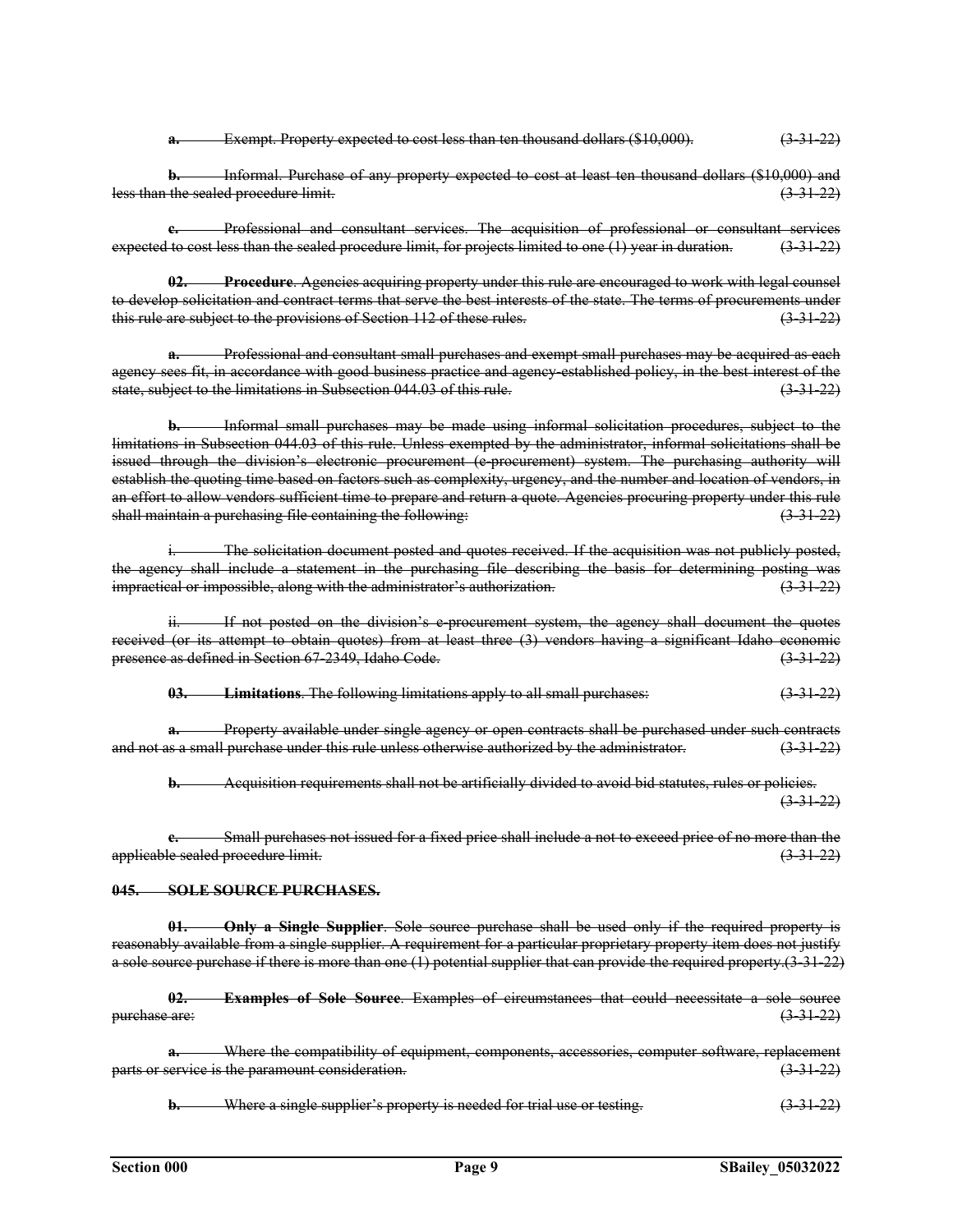**c.** Purchase of mass produced movie or video films or written publications distributed or sold  $\frac{1}{3}$  primarily by the publisher. (3-31-22)

**d.** Purchase of property for which it is determined there is no functional equivalent. (3-31-22)

**03. Administrator Makes Determination**. The determination as to whether an acquisition shall be made as a sole source will be made by the administrator. Each request must be submitted in writing by the requesting agency. The administrator may specify the application of such determination and its duration, and may apply additional conditions to an approval. In cases of reasonable doubt, competition should be solicited. Any request by an agency that an acquisition be restricted to a single supplier shall include a justification for the<br>property, as well as an explanation as to why no other supplier is acceptable. (3 31 22) property, as well as an explanation as to why no other supplier is acceptable.

**04. Negotiation in Sole Source Purchase**. After receipt of authorization from the administrator for a sole source purchase, the agency shall conduct negotiations, as appropriate, as to price, delivery and terms, in accordance with the authorization and in the best interest of the state.  $(3-3+22)$ 

### **046. DETERMINATION OF FAIR MARKET PRICE FOR REHABILITATION AGENCY ACQUISITIONS.**

Upon receipt of a rehabilitation agency proposal accompanied by detailed cost data, the administrator will conduct a survey of the market appropriate for the property being sought. The fair market price of a rehabilitation agency shall not be greater than one hundred twenty-five percent (125%) of the lowest price received during the survey. The administrator will notify by letter the rehabilitation agency concerned advising it as to whether it is offering property at fair market price. (3-31-22)

**047044. -- 050. (RESERVED)** 

# **051. CONTENT OF SOLICITATIONS ISSUED UNDER A FORMAL SEALED PROCEDURE.**

The following shall be included in an invitation to bid or a request for proposals formal solicitations:  $(3-31-22)$ 

**01. Submission Information**. Information regarding the applicable closing date, time and location.  $(3-31-22)$ 

**02. Specifications**. Specifications developed in accordance with Section 111 of these rules. For an ITN, specifications may be limited to those determined by the purchasing authority to be adequate to inform interested vendors of the desired outcome.  $(3-31-22)($ 

**03. Contract Terms**. Terms and conditions applicable to the contract, subject to the provisions of Section 112 of these rules. (3-31-22)

**04. Evaluation and Award Criteria**. Any evaluation criteria to be used in determining property acceptability and the criteria that will be used to make the lowest responsive and responsible determination. For an ITN, also a summary of evaluation criteria to classify proposals and determine the competitive threshold for negotiations.  $\left(3\frac{31-22}{3}\right)$  (and the set of the set of the set of the set of the set of the set of the set of the set of the set of the set of the set of the set of the set of the set of the set of the set of the se

**05. Trade-In Property**. If trade-in property is to be included, a description of the property and location where it may be inspected. (3-31-22)

**06. Incorporation by Reference**. A brief description of any documents incorporated by reference that specifies where such documents can be obtained. (3-31-22)

**07. Pre-Proposal or Pre-Bid Conference**. The date, time, and location of the conference must be  $\frac{1}{10}$  included in the solicitation. (3-31-22)( )

**08. Solicitation Process.** A description of the solicitation process.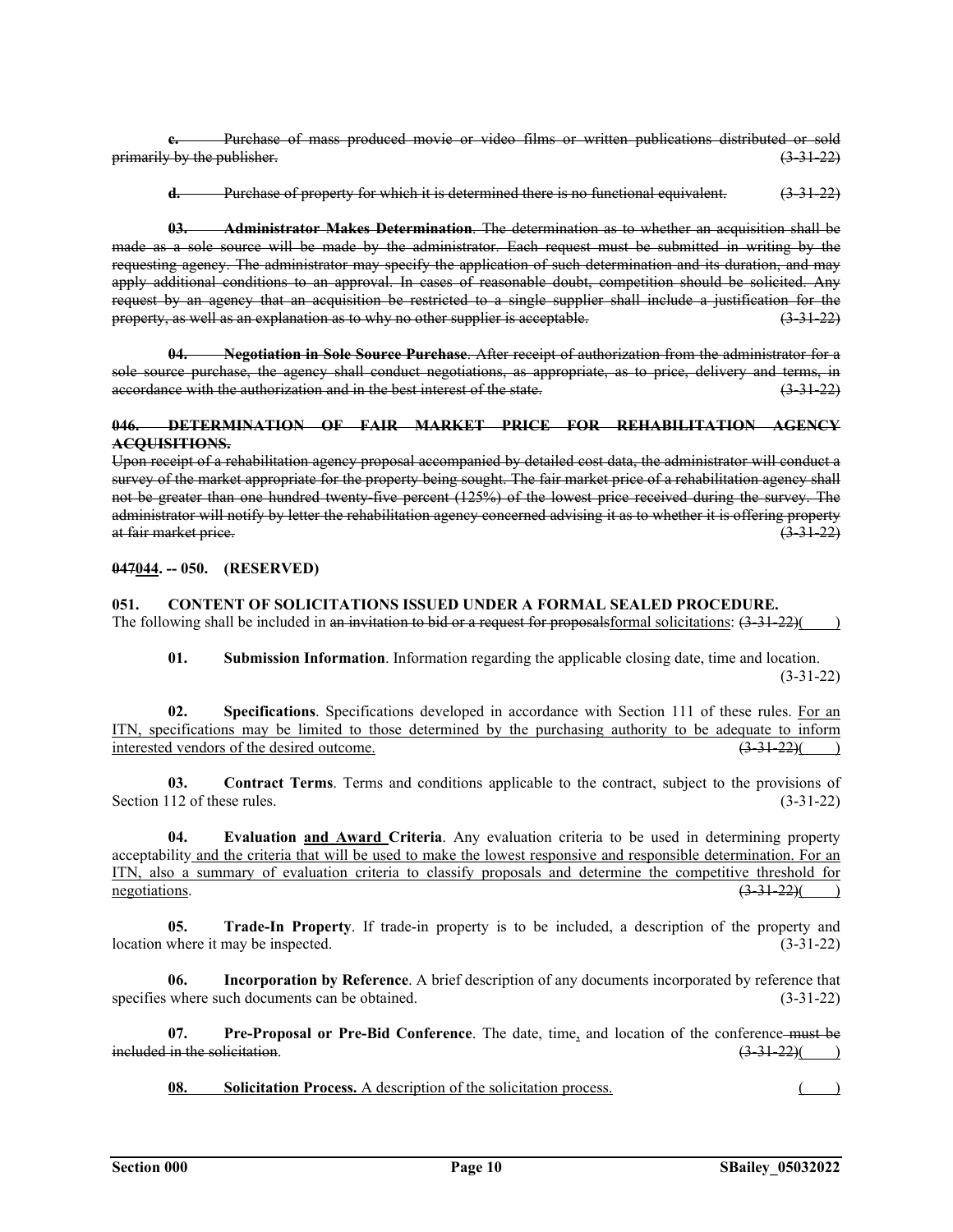# **052. CHANGES TO INVITATION TO BID OR REQUEST FOR PROPOSALSFORMAL SOLICITATIONS.**

A formal solicitation issued under a formal sealed procedure may be changed by the buyer through issuance of an amendment, provided the change is issued in writing prior to the solicitation closing date and is made available to all vendors receiving the original solicitation. Any material information given or provided to a prospective vendor with regard to a solicitation shall be made available in writing by the buyer to all vendors receiving the original solicitation. Oral interpretations of specifications or contract terms and conditions shall not be binding on the state unless confirmed in writing by the buyer and acknowledged by the purchasing authority prior to the date of the closing. Changes to the solicitation shall be identified as such and shall require that the vendor acknowledge receipt of all amendments issued. The right is reserved to waive any informality.  $(3-31-22)($ of all amendments issued. The right is reserved to waive any informality.  $(3-31-22)()$ 

# **053. -- 060. (RESERVED)**

## **061. FORM OF SUBMISSION FOR FORMAL SOLICITATIONS ISSUED UNDER A FORMAL SEALED PROCEDURE.**

**01. Manual Submissions**. Unless otherwise provided in these rules, to receive consideration, and in addition to any specific requirements set forth in the invitation to bid or request for proposals solicitation, bids or proposals submitted manually must be made on the form provided, which form must be properly completed and signed in ink or contain an electronic a signature as defined in Section 28-50-102, Idaho Code to receive consideration. All changes or erasures on manual submissions shall be initialed in ink. Unsigned or improperly submitted bids or proposals will be rejected. The purchasing authority assumes no responsibility for failure of the United States Postal Service, any private or public delivery service, or any computer or other equipment to deliver all or a portion of the bid or proposal at the time or to the location required by the solicitation.  $(3-31-22)()$ 

**02. Electronic Submissions**. To receive consideration, Unless otherwise provided in these rules and in addition to any specific requirements set forth in the invitation to bid or request for proposalssolicitation, bids or proposals submitted electronically must be submitted in accordance with and meet all applicable requirements of these rules and contain an electronica signature as defined in Section 28-50-102, Idaho Code. Submission of a bid or proposal through e-procurement shall constitute a signature. The purchasing authority assumes no responsibility for failure of any electronic submission process, including any computer or other equipment to deliver all or a portion of the bid or proposal at the time or to the location required by the solicitation.  $\left(3\frac{31\frac{22}{5}}{3!$ the bid or proposal at the time or to the location required by the solicitation.

## **062. -- 069. (RESERVED)**

#### **070. PRE-PROPOSAL CONFERENCE.**

All request for proposals will have a pre-proposal conference for vendors and will be conducted by the procurement team and project personnel. The conference will consist of a general overview of the procurement process as well as the scope of work and requirements of the solicitation. The procurement team will allow attendees to submit written questions andA pre-proposal conference for vendors must be conducted by the purchasing authority for all RFPs and ITNs. The purchasing authority may provide an opportunity for a verbal question and answer period, provided, however, that only written questions submitted and answeredanswers in written form and posted to the state's through e-procurement system as an amendment to the solicitation, will have any have force or effect in the procurement.  $\frac{(3-31-22)}{(2-31-22)}$ 

# **071. PRE-OPENING WITHDRAWAL OR MODIFICATION.**

Manual submissions Bids or proposals submitted manually may be withdrawn or modified prior to closing of the solicitation only as follows:

**Bids or proposals may be withdrawn or modified prior to the closing by** By written communication signed in ink by the submitting vendorcontaining a signature.

**02.** Bids or proposals may be withdrawn prior to closing in In person upon presentation of satisfactory evidence establishing the individual's authority to act on behalf of the submitting vendor.

**03.** Bids or proposals may be withdrawn or modified by electronic communication provided the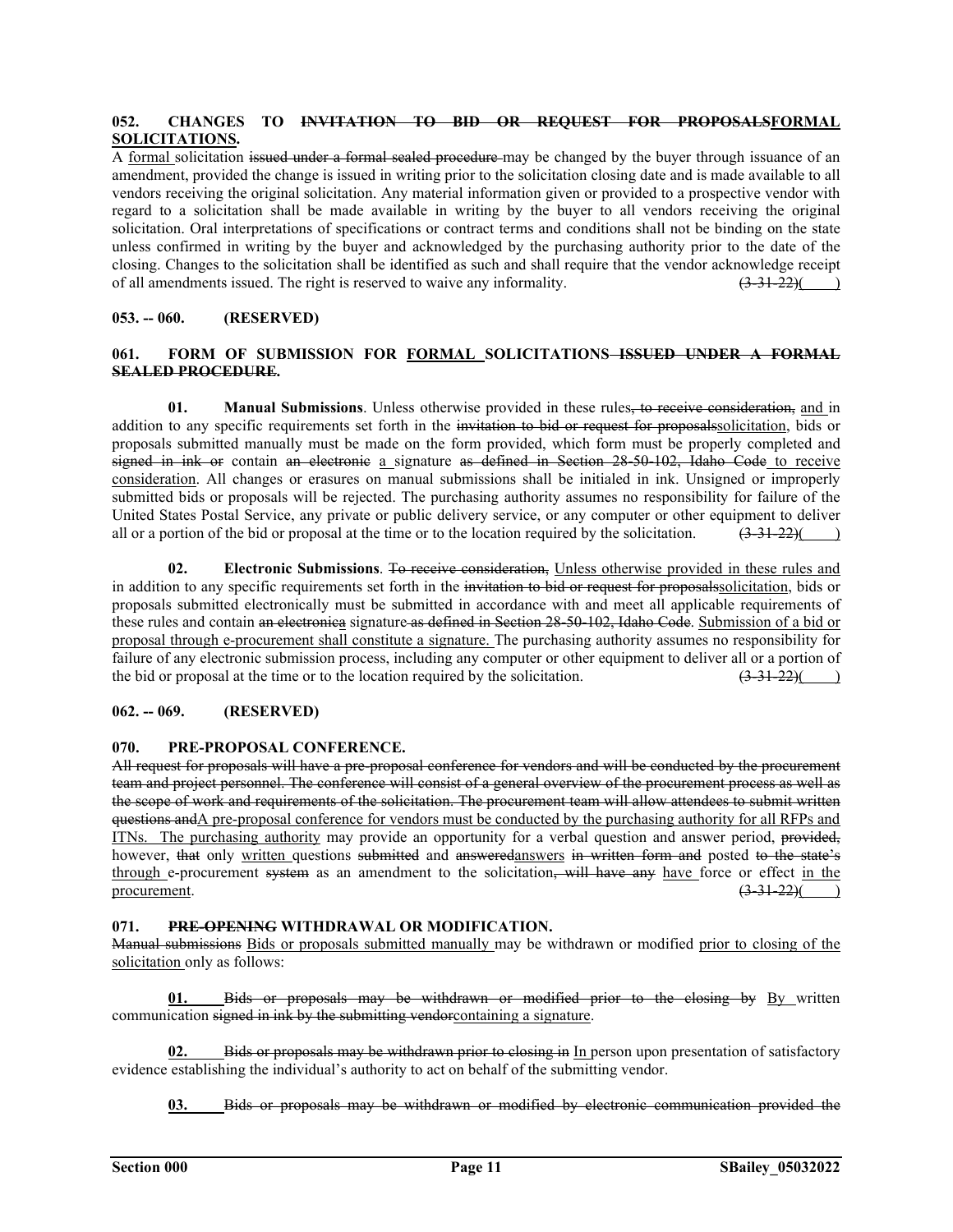communication is received prior to the closing. The withdrawal or modification, if done via electronic communication, must be confirmed in a writing signed in ink or containing an electronic signature as defined in Section 28-50-102, Idaho Code. Any withdrawing or modifying communication, including an electronic communication, must clearly identify the solicitation. A modifying communication and should be worded so as not to reveal the amount of the original bid or proposal.  $(3-31-22)($  )

# **072. LATE BIDS/PROPOSALS, LATE WITHDRAWALS AND LATE MODIFICATIONS.**

Any bid or proposal, withdrawal, or modification received after the time and date set for closing at the place designated in the solicitation is late. No late bid or proposal, late modification or late withdrawal will be considered. All late bids and proposals, other than clearly marked "no bids", will be returned to the submitting vendor. Time of receipt will be determined by the official time stamp or receipt mechanism located at the designated place for receipt of responses. The purchasing authority assumes no responsibility for failure of the United Postal Service, any private or public delivery service, or any computer or other equipment to deliver all or a portion of the bid or proposal at the time or to the location required by the solicitation.  $(3-31-22)($  )

# **073. RECEIPT, OPENING, AND RECORDING OF BIDS AND PROPOSALS.**

Upon receipt, all bids, proposals, and modifications properly marked and identified will beare time stamped, but not opened. They shall be stored in a secure place until the time specified for opening. Time stamping and storage may be through electronic means. Bids and proposals shall be opened publicly at the date and time specified in the invitation to bidsolicitation. Proposals Opening of proposals shall be opened publicly, identifying identify only the names of the offerors unless otherwise stated in the request for proposalsformal solicitation. Bid and proposal openings may be electronic virtual openings. When no manual bids or proposals are received, retaining the eprocurement audit record shall be opening in public view under section 67-9209, Idaho Code.  $(3-31-22)()$ 

# **074. MISTAKES.**

The following procedures are established relative to claims of a mistake.  $(3-31-22)$ 

**01. Mistakes in Submission**. If a mistake is attributable to an error in judgment, the submission may not be corrected. Correction or withdrawal by reason of an inadvertent, nonjudgmental mistake is permissible, but at the discretion of the administrator and to the extent it is not contrary to the interest of the state or the fair treatment of other submitting vendors. (3-31-22)

**02. Mistakes Discovered Before Opening**. Mistakes discovered by a vendor prior to closing may be corrected by the submitting such vendor by submitting a timely modification or withdrawing the original submission and submitting a corrected submission to the purchasing authority before the closing. Vendors who discover a mistake after closing, but prior to opening, may withdraw the submission by a written notification containing a signature to the purchasing authority and signed by an individual authorized to bind the vendor if such notification is received by the purchasing authority prior to opening.  $\left(3\frac{31-22}{2}\right)$  (a)

**03. Mistakes Discovered After Opening But Before Award**. This subsection sets forth procedures to be applied in three (3) situations described below in which mistakes are discovered after opening but before award.  $(3-31-22)$ 

**a.** Minor Informalities. Minor informalities are matters of form rather than substance evident from the bid or proposal document, or insignificant mistakes that can be waived or corrected without prejudice to other submitting vendors, that is, the effect of the mistake on price, quantity, quality, delivery or contractual conditions is not significant. The buyer may waive such informalities. Examples include the failure of a submitting vendor to:

 $(3-31-22)$ 

ii. Sign in ink or provide Provide an electronic a signature, but only if it is clear from the submission that the submitting vendor intended to be bound by its terms.  $\left(3-31-22\right)\left(2-31-22\right)$ 

iii. Acknowledge the receipt of an amendment, but only if: (3-31-22)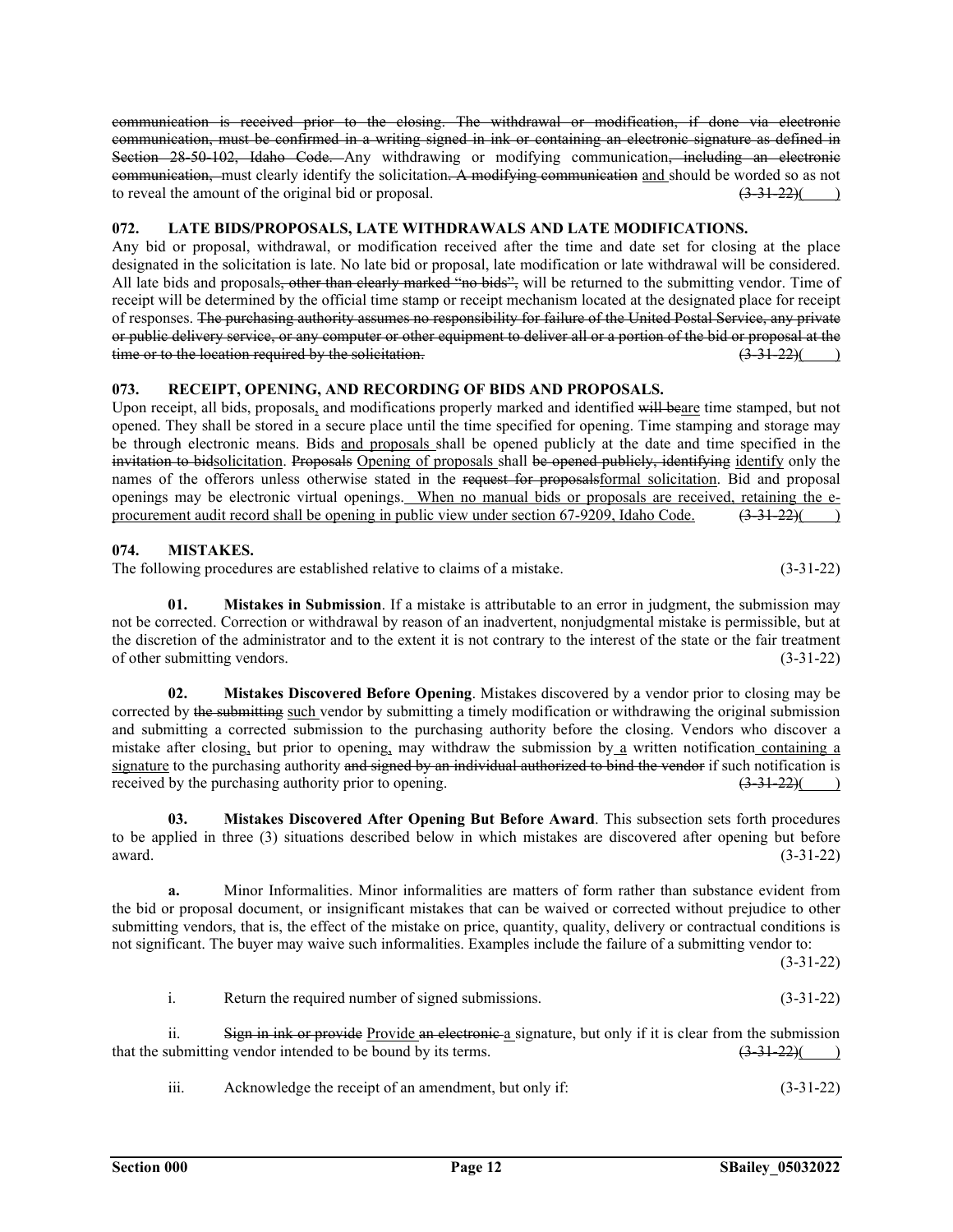(1) It is clear from the submission that the submitting vendor received the amendment and intended to be bound by its terms; or  $(3-31-22)$ 

(2) The amendment involved had a negligible effect on price, quantity, quality or delivery. (3-31-22)

**b.** Mistakes Where Intended Submission is Evident. If the mistake and the intended submission are clearly evident on the face of the document, the submission shall be corrected to the intended submission and may not be withdrawn. Examples of mistakes that may be clearly evident on the face of the document are typographical errors, errors in extending unit prices (unit prices will always govern in event of conflict with extension), transposition errors and arithmetical errors. (3-31-22)

**c.** Mistakes Where Intended Submission is not Evident. A vendor may be permitted to withdraw a low bid if: (3-31-22)

i. A mistake is clearly evident on the face of the submission document but the intended submission is not similarly evident; or (3-31-22)

ii. The vendor submits timely proof of evidentiary value that clearly and convincingly demonstrates that a mistake was made.  $(3-31-22)$ 

**04. Mistakes Discovered After Award**. Mistakes shall not be corrected after award of the contract.

 $(3-31-22)$ 

**05. Written Approval or Denial Required**. In the event of a mistake discovered after the opening date, the administrator shall approve or deny, in writing, a request to correct or withdraw a submission. (3-31-22)

### **075. -- 080. (RESERVED)**

#### **081. EVALUATION AND AWARD.**

| Any contract award shall comply with these provisions          | (2, 21, 22) |  |
|----------------------------------------------------------------|-------------|--|
| <u>This contract award shall comply with these provisions.</u> | TJ JI 441   |  |

**01. General**. The contract is to be awarded to the lowest responsible and responsive bidder or offeror (or for requests for quotes, vendor submitting a quote). The solicitation shall set forth the requirements and criteria that will be used to make the lowest responsive and responsible determination. (3-31-22)

**02. Qualification.** All vendors submitting responses to solicitations issued by the state must be qualified. All vendors are qualified unless disqualified as defined by Section 67-9217, Idaho Code. ( )

#### **0203. Standards of Responsibility**.

**a**. Nothing herein shall prevent the buyer from establishing additional responsibility standards for a particular purchase. Factors to be considered in determining whether a vendor is responsible include, but are not  $\lim_{x \to 0}$  (3.31.22)(  $\frac{1 \text{limited to}}{3.31-22}$  (3.31-22)( )

**a**i**.** Available the appropriate financial, material, equipment, facility and personnel resources and expertise, or the ability to obtain them, necessary to indicate capability to meet all contractual requirements;

 $(3-31-22)($ 

**b**ii. A satisfactory record of integrity; (3-31-22)(

**e**iii. Qualified legally to contract with the purchasing authority and qualified to do business in the state of Idaho;  $\frac{(3-31-22)()}{2}$ 

**d**iv**.** Unreasonably failed to supply any necessary information in connection with the inquiry concerning responsibility;  $(3-31-22)$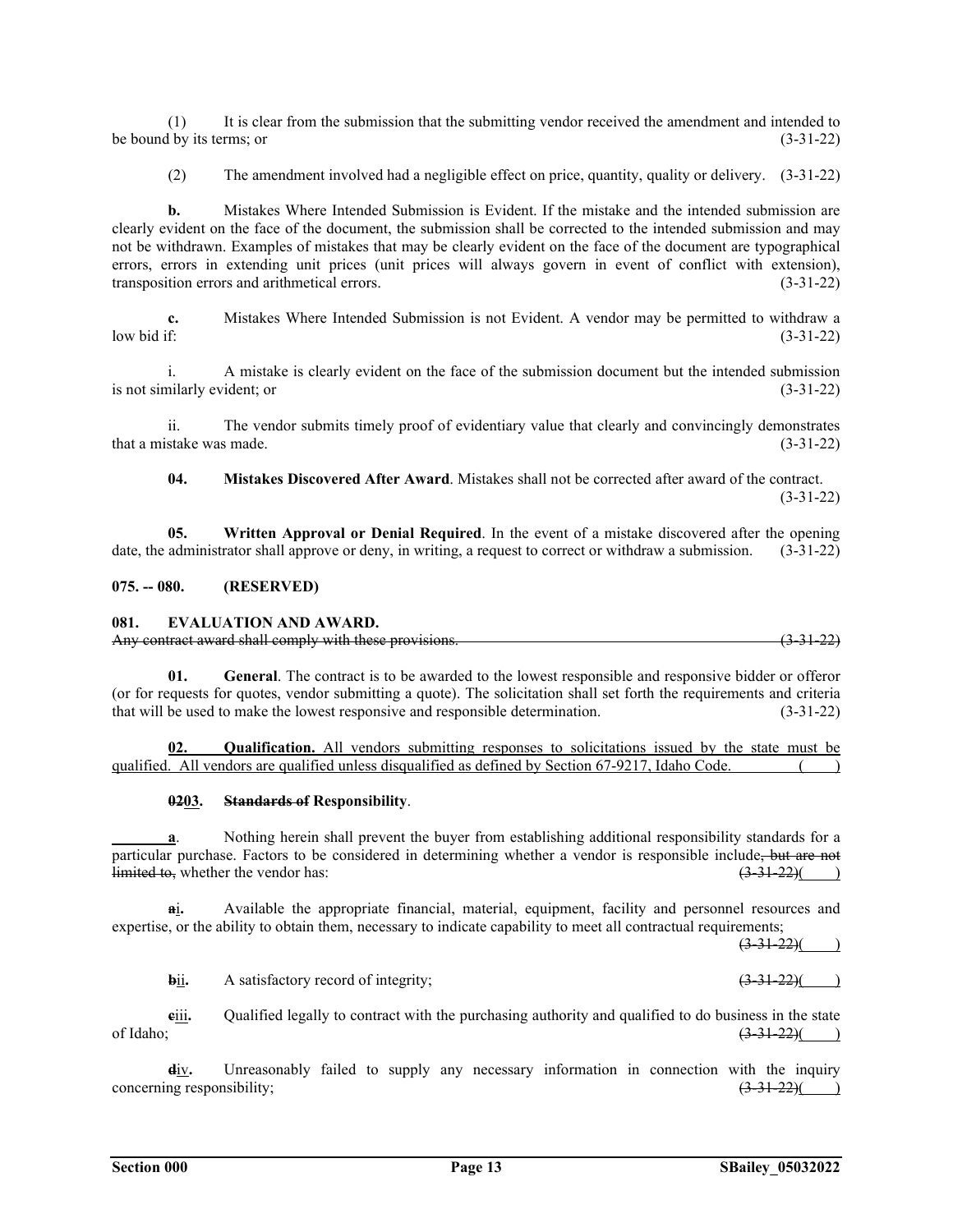| ev. | Requisite experience; or                                     | $(3-31-22)$ ( |
|-----|--------------------------------------------------------------|---------------|
|     | fvi. A satisfactory prior performance record, if applicable. | $(3-31-22)$   |

**03b. Information Pertaining to Responsibility**. A submitting vendor shall supply information requested by the buyer concerning its responsibility. If such submitting vendor fails to supply the requested information, the buyer shall base the determination of responsibility upon any available information or may find the submitting vendor nonresponsible if such failure is unreasonable.  $(3-31-22)($  )

**04c. Written Determination of Nonresponsibility Required**. If a submitting vendor that otherwise would have been awarded a contract is found nonresponsible, a written determination of nonresponsibility setting forth the basis of the finding shall be prepared by the buyer.  $\left(3\frac{31}{22}\right)$ forth the basis of the finding shall be prepared by the buyer.

**0504. Extension of Time for Acceptance**. After opening, the buyer may request submitting vendors to extend the time during which their bids or proposals may be accepted. The reasons for requesting such extension shall be documented.  $\left(3\frac{31}{22}\right)$ shall be documented.

**0605. Partial Award**. A buyer shall have the discretion to award on an all or nothing basis or to accept any portion of a response to a solicitation, excluding other portions of a response and other offers, unless the vendor stipulates all or nothing in its response to the solicitation.  $\left(3\frac{31-22}{\sqrt{2}}\right)$ 

**07. Only One Submission Received**. If only one (1) responsive submission is received in response to a solicitation, an award may be made to the single submitting vendor. In addition, the buyer may pursue negotiations in accordance with applicable conditions and restrictions of these rules. Otherwise, the solicitation may be canceled,<br>and a new solicitation issued, as the purchasing authority determines to be in its best interest. (3.31 and a new solicitation issued, as the purchasing authority determines to be in its best interest.

# **082. TIE RESPONSES.**

**01. Tie Responses -- Definition**. Tie responses are low responsive bids, proposals or quotes from responsible bidders or offerors (or for requests for quotes, from vendors submitting a quote) that are identical in price or score. Responsibility is determined based upon the standards of responsibility set forth in Section 081 of these rules.  $(3-31-22)$ 

**02. Award**. Award shall not be made by drawing lots, except as set forth below, or by dividing business among tie responses. In the discretion of the buyer, award shall be made in any permissible manner that will resolve tie responses. Procedures that may be used to resolve tie responses include: (3-31-22)

**a.** If price is considered excessive or for another reason such responses are unsatisfactory, reject all responses, resolicit and seek a more favorable contract in the open market or enter into negotiations pursuant to Section 084 of these rules; (3-31-22)

**b.** Award to an Idaho resident or an Idaho domiciled vendor or for Idaho produced property where other tie response(s) are from out of state or to a vendor submitting a domestic property where other tie responses are for foreign (external to Idaho) manufactured or supplied property; (3-31-22)

**c.** Where identical low responses include the cost of delivery, award the contract to the vendor located (or shipping from a point) farthest from the point of delivery; (3-31-22)

**dc.** Award to the vendor with the earliest delivery date.  $\left(3.31-22\right)$ 

**03. Drawing Lots**. If no permissible method will be effective in resolving tie responses and a written determination is made so stating, award may be made by drawing lots or tossing a coin in the presence of witnesses if there are only two  $(2)$  tie responses. (3-31-22)

# **083. PROPOSAL DISCUSSION WITH INDIVIDUAL OFFERORS.**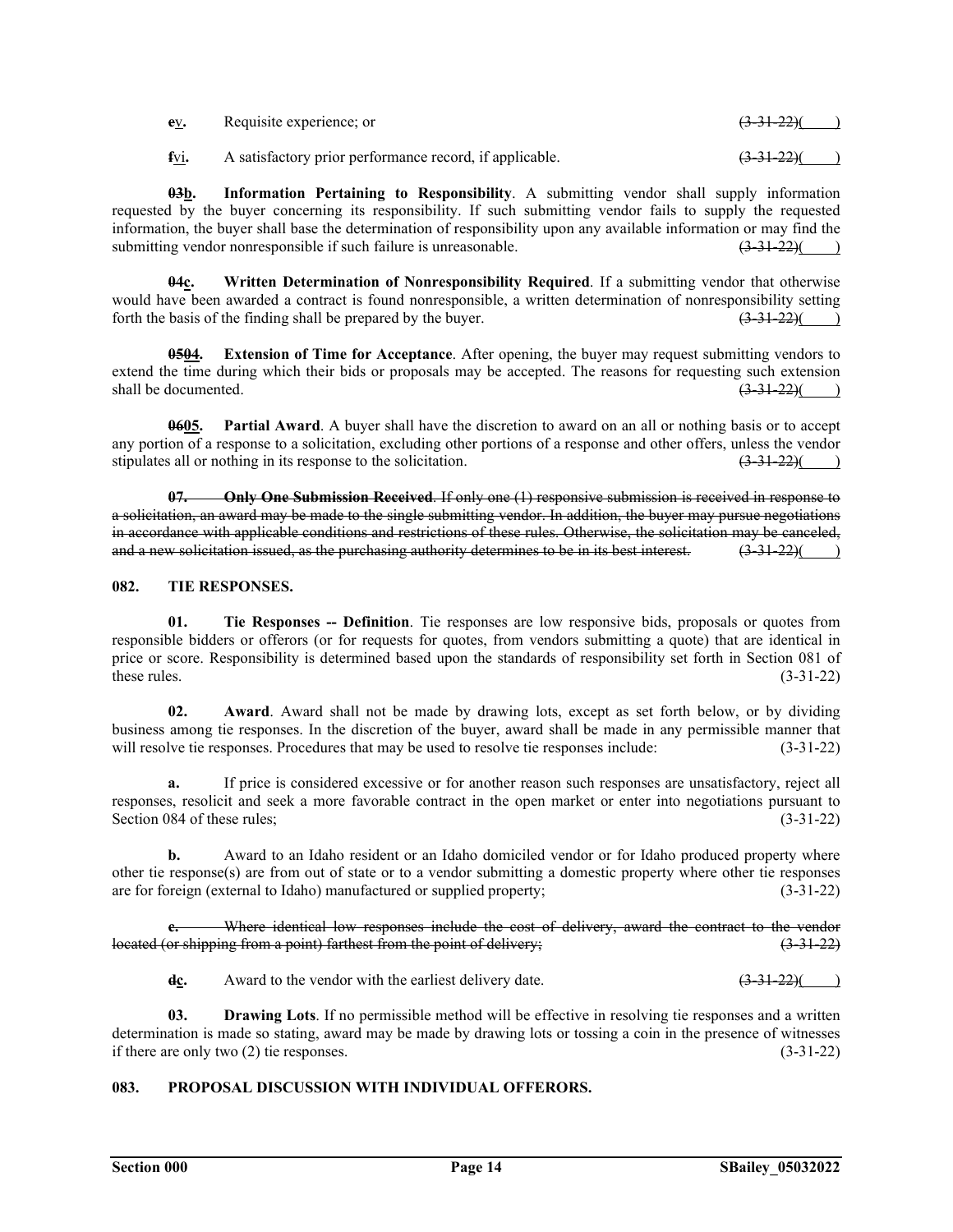**01. Use of Discussions.** Discussions may be used in any type of solicitation when the solicitation provides for the possibility of discussions and the buyer determines that clarifications or revisions to a solicitation are required to achieve adequate competition. () ()

**0102. Classifying Proposals**. For the purpose of conducting proposal discussions under this rule, proposals shall be initially classified as: (3-31-22)

**a.** Acceptable; (3-31-22)

**b.** Potentially acceptable, that is reasonably susceptible of being made acceptable if clarified or this rule: or  $\left(3-31-22\right)$  () amended under this rule; or

**c.** Unacceptable. (3-31-22)

**02. "Offerors" Defined**. For the purposes of this rule, the term "offerors" includes only those vendors submitting proposals that are acceptable or potentially acceptable. The term shall not include vendors that submitted unacceptable proposals. (3-31-22)

**03. Classification of Proposals**. For the purposes of this rule, the purchasing authority may establish criteria within the solicitation to classify proposals. (3-31-22)

**04. Purposes of Discussions**. Discussions are held to facilitate and encourage an adequate number of potential offerors to offer their best proposals, by amending their original offers, if needed. (3-31-22)

**05. Conduct of Discussions**. The solicitation document must provide for the possibility of discussions. Offerors shall be accorded fair and equal treatment with respect to any opportunity for discussions and revisions of proposals. The buyer should establish procedures and schedules for conducting discussions. If during discussions there is a need for clarification or change of the request for proposals, it shall be amended to incorporate such clarification or change. Auction techniques (revealing one offeror's price to another) and disclosure of any information derived from competing proposals are prohibited. Any oral clarification or change of a proposal shall be<br>reduced to writing by the offeror. (3.31.22) reduced to writing by the offeror.

The buyer may conduct discussions under this rule with offerors whose proposals are classified as acceptable or potentially acceptable.

The buyer may clarify any portion of a proposal with an offeror where the clarification does not materially alter the proposal.

c. The buyer may conduct discussions with offerors to determine potential revisions to proposals or the solicitation. Offerors shall be accorded faith and equal treatment with respect to any opportunity for discussions and revisions of proposals. Auction techniques (revealing one offeror's price to another) and disclosure of any information derived from competing proposals are prohibited. Any oral clarification or change of a proposal shall be reduced to writing and signed by the offeror.

If the buyer determines material changes to a solicitation or a proposal are necessary, the buyer shall establish a common time and date for submission of best and final offers. The buyer may conduct multiple rounds of best and final offers. If an offeror does not submit a notice of withdrawal or a best and final offer, the offeror's immediate previous offer is the offeror's best and final offer. ( )

**06. Best and Final Offer**. The buyer shall establish a common time and date for submission of best and final offers. Best and final offers shall be submitted only once unless the buyer makes a written determination before each subsequent round of best and final offers demonstrating another round is in the purchasing authority's interest, and additional discussions will be conducted or the requirements will be changed. Otherwise, no discussion of, or changes in, the best and final offers shall be allowed prior to award. Offerors shall also be informed that if they do not submit a notice of withdrawal or another best and final offer, their immediate previous offer will be construed as their best and final offer. (3-31-22)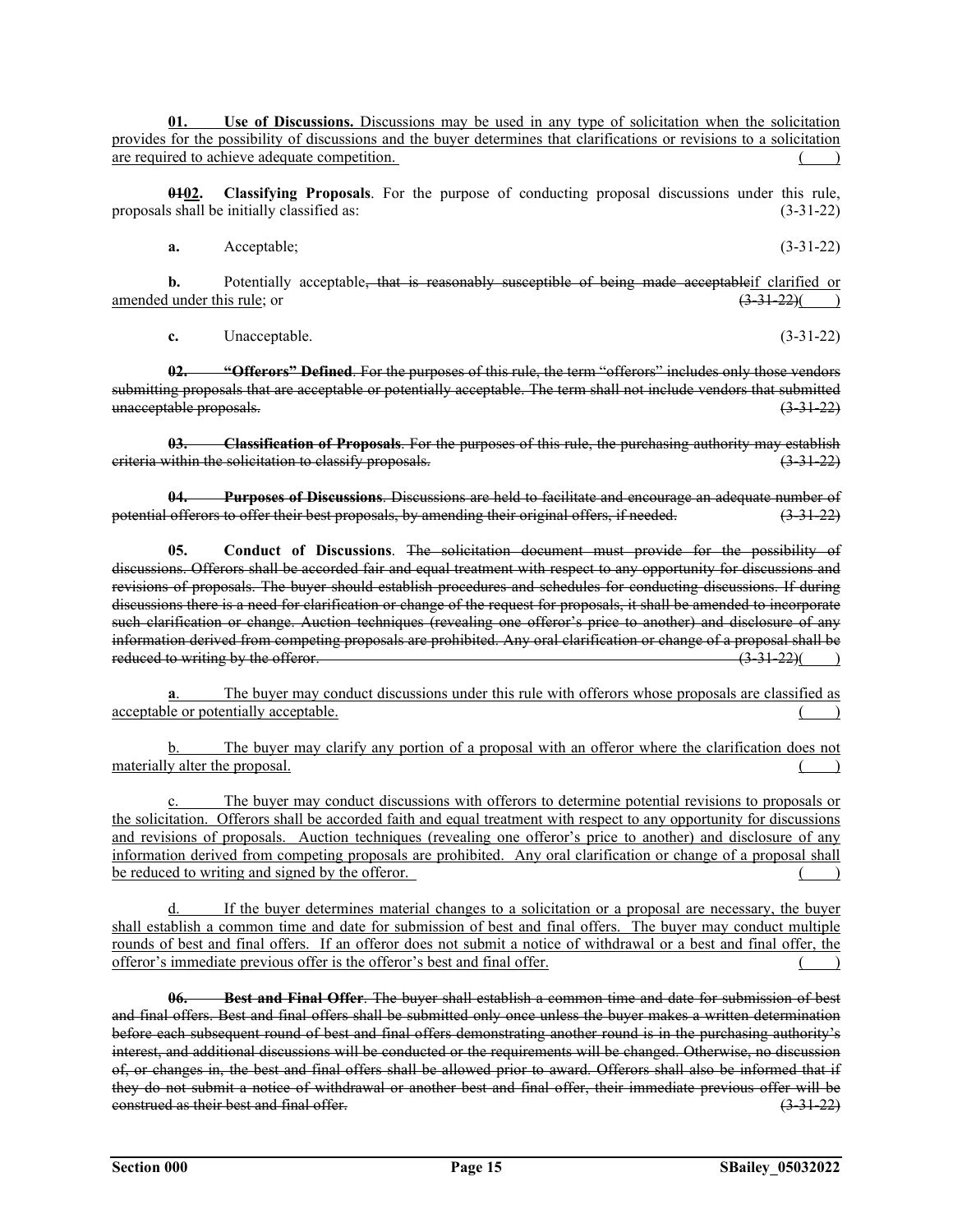**07. Application to Other Solicitation Types**. The provisions of this Section 083 may be utilized in other types of solicitations, in addition to requests for proposals, so long as the solicitation document provides for the possibility of discussions and includes a reference to this section.

### **084. NEGOTIATIONS.**

In accordance with Section 67-9205(12), Idaho Code, the administrator may negotiate acquisitions as follows:  $(3-31-22)$ 

**01. Use of Negotiations**. Negotiations may be used under these rules when the administrator determines in writing that negotiations may be in the best interest of the state, including but not limited to the following circumstances:  $\frac{(3-31-22)}{(2)}$ following circumstances:

**a.** Negotiations undertaken pursuant to a solicitation for competitive negotiation, in accordance with the provisions of Section 094 of these rules. (3-31-22)

**b.** A competitive solicitation has been unsuccessful because, without limiting other possible reasons, for reasons including that all offers are unreasonable, noncompetitive, or all offers exceed available funds and the available time and circumstances do not permit the delay required for resolicitation;  $\left(3\frac{31-22}{\ }right)$ 

**c.** There has been inadequate competition; (3-31-22)

**d.** During the evaluation process it is determined that more than one (1) vendor has submitted an acceptable proposal or bid and negotiations could secure advantageous terms or a reduced cost for the state; or  $(3-31-22)($ 

**e.** During the evaluation process it is determined that all responsive offers exceed available funds and negotiations could modify the requirements of the solicitation to reduce the cost to available funds and avoid the extended time and expenditure of resources for a resolicitation. (3-31-22)

**02. Examples**. Examples of situations in which negotiations may be appropriate include but are not  $l$ imited to:  $(3-31-22)$ 

**a.** Ensuring that the offering vendor has a clear understanding of the scope of work required and the requirements that must be met;  $(3-31-22)$ 

**b.** Ensuring that the offering vendor will make available the required personnel and facilities to satisfactorily perform the contract; or (3-31-22)

**c.** Agreeing to any clarifications regarding specifications or contract terms. (3-31-22)

**0302.** Conditions of Use. Negotiations, as permitted by ParagraphSubsection 084.01.d. of this rule, are of the following: (3.31.22)( subject to the following:

**a.** The solicitation must specifically allow for the possibility of negotiation and describe, with as much specificity as possible, how negotiations may be conducted;  $(3-31-22)$ 

**b.** Submissions shall be evaluated and ranked based on the evaluation criteria in the solicitation;  $(3-31-22)$ 

**c.** Only those vendors whose proposals or bids are determined to be acceptable, in accordance with criteria for negotiations set forth in the solicitation, shall be candidates for negotiations; (3-31-22)

**d.** Negotiations shall be conducted first with the vendor that is the apparent low responsive and responsible bidder, unless concurrent negotiations are permissible, in accordance with the terms of the solicitation;

 $(3-31-22)$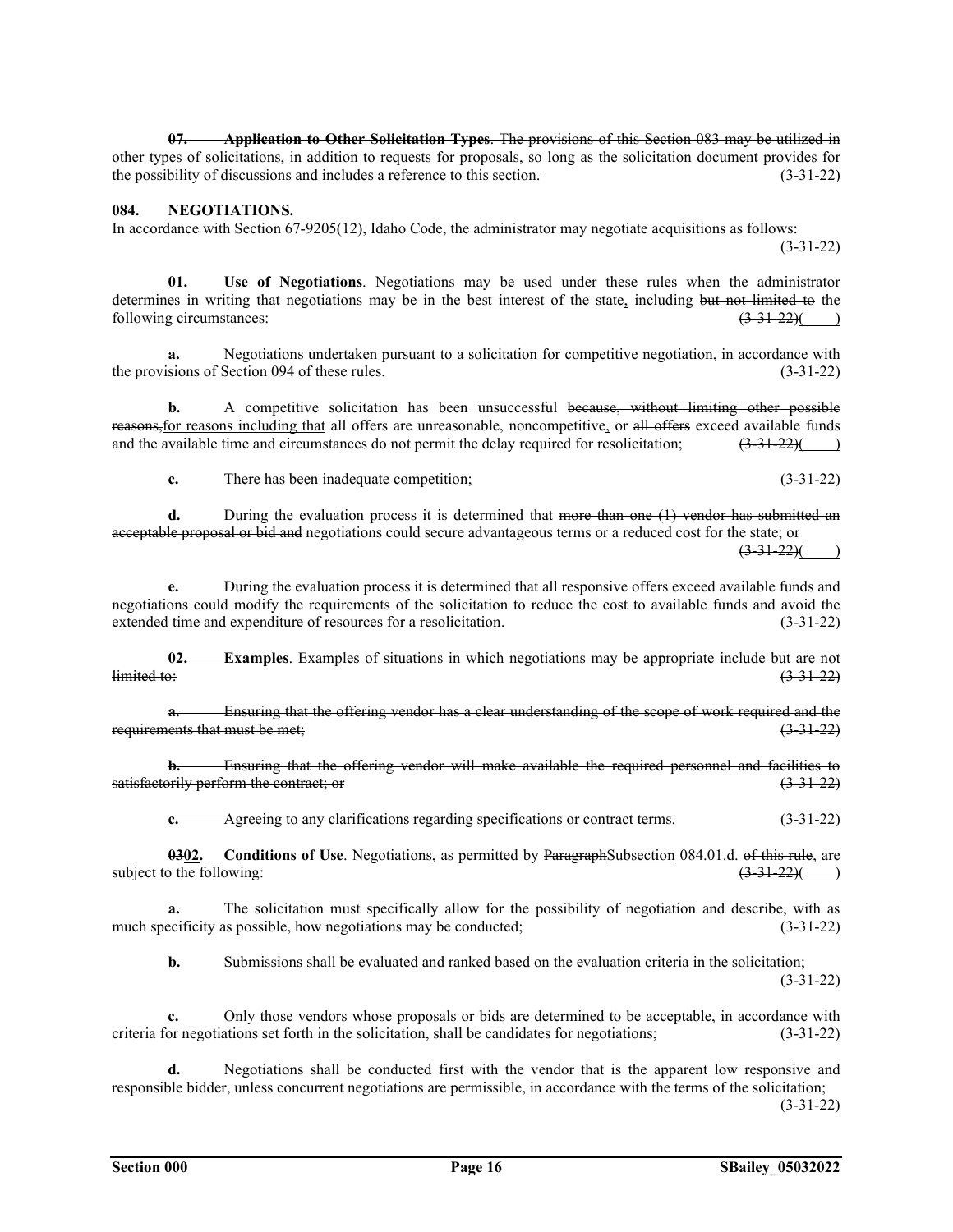**e.** If one (1) or more responsive offers does not exceed available funds, negotiations shall be against the requirements of and criteria contained in the solicitation and shall not materially alter those criteria or the specifications; (3-31-22)

**f.** Auction techniques (revealing one vendor's price to another) and disclosure of information derived from competing proposals is prohibited; (3-31-22)

**g.** Any clarifications or changes resulting from negotiations shall be documented in writing;

 $(3-31-22)$ 

**h.** If the parties to negotiations are unable to agree, the administrator shall formally terminate negotiations and may undertake negotiations with the next ranked vendor; and (3-31-22)

**i.** If negotiations as provided for in this rule fail to result in a contract, as determined by the administrator, the solicitation may be canceled and the administrator may negotiate in the best interest of the state with any qualified vendor. (3-31-22)

**0403. Timing of Use**. If conducted as part of a small purchase or under the formal sealed procedure, negotiations are the last step in the procurement process. Use of oral interviews or best and final procedures, as provided for in a solicitation, must precede negotiations as provided for in this rule, unless the administrator makes a written determination that it is in the state's best interest to proceed directly to negotiations in lieu of first conducting oral interviews and the best and final procedures.  $(3-31-22)($ 

**0504. Termination of Negotiations**. The purchasing authority may terminate negotiations at any time, in the best interest of the state.  $\left(3\frac{31-22}{2}\right)$  ()

### **085. PRICE AGREEMENTS.**

The administrator may authorize and negotiate price agreements with vendors when such agreements are deemed in the best interest of the state. Price agreements shall provide for termination for any reason upon not more than thirty (30) days' written notice. Price agreements may be in the best interest of the state when: (3-31-22) (30) days' written notice. Price agreements may be in the best interest of the state when:

**01. Dollar Value**. The dollar value of individual procurements of property is less than the maximum dollar value of an exempt small purchase under Section 044 of these rules and multiple individual procurements are anticipated within a state of Idaho fiscal year; (3-31-22)

**02. Property**. The property may not be conducive to standard competitive bidding procedures;  $(3-31-22)$ 

**03. Multiple Agreements**. There exists a need to establish multiple agreements with vendors supplying property that is similar in nature or function but is represented by different manufacturers or needed in multiple locations; or  $(3-31-22)$ 

**04. Non-exclusive Agreements**. Non-exclusive agreements for periods not exceeding two (2) years are deemed necessary to establish consistent general business terms, including without limitation, price, use of catalogs, delivery or credit terms. (3-31-22) catalogs, delivery or credit terms.

## **086. -- 090. (RESERVED)**

# **091. ACCEPTANCE OR REJECTION OF BIDS AND PROPOSALS.**

Prior to the issuance of a contract, the administrator shall have the right to accept or reject all or any part of a bid or proposal or any and all bids or proposals when: (3-31-22)

- **01. Best Interest**. It is in the best interests of the state of Idaho; (3-31-22)
- **02. Does Not Meet Specifications**. The submission does not meet the minimum specifications;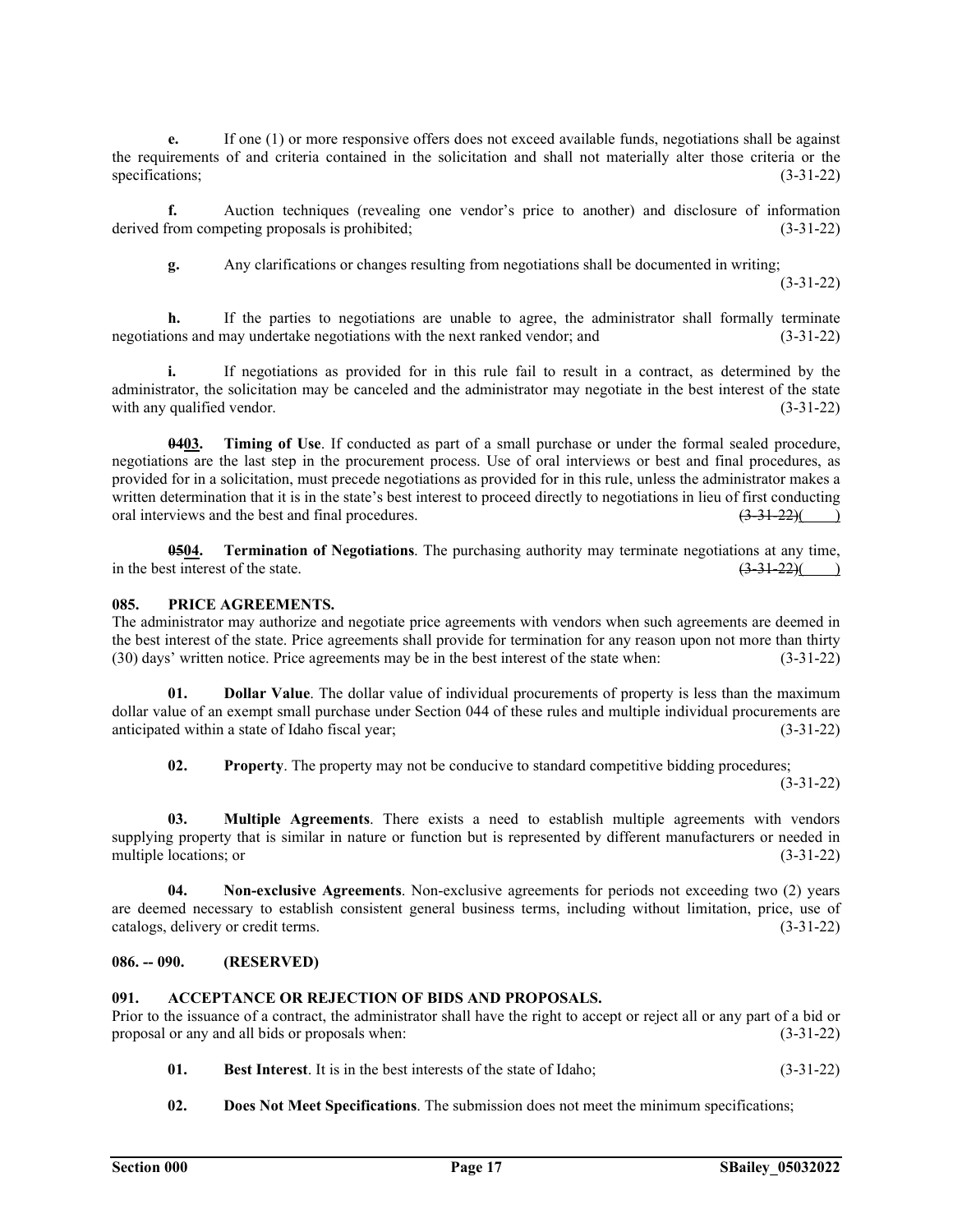$(3-31-22)$ 

**03. Not Lowest Responsible Bid**. The submission is not the lowest responsible submission; (3-31-22)

**04. Bidder Is Not Responsible**. A finding is made based upon available evidence that a submitting vendor is not responsible or otherwise capable of currently meeting specifications or assurance of ability to fulfill contract performance; or (3-31-22)

**05. Deviations**. The item offered deviates to a major degree from the specifications, as determined by the administrator (minor deviations, as determined by the administrator, may be accepted as substantially meeting the requirements of the state of Idaho). Deviations will be considered major when such deviations appear to frustrate the competitive process or provides a submitting vendor an unfair advantage. (3-31-22)

# **092. CANCELLATION OF SOLICITATION.**

Prior to the issuance of a contract, the purchasing authority reserves the right to reject all bids, proposals or quotes or to cancel a solicitation. In the event of the cancellation of an invitation to bid or request for proposalsa formal solicitation is cancelled, all submitting vendors will be notified. Examples of reasons for cancellation are: identification of inadequate or ambiguous specifications, unexpected circumstances that require revised specifications, or determination that cancellation is in the best interest of the state.  $(3-31-22)($ 

| 01. | <b>Inadequate or Ambiguous Specifications.</b>            | $(3-31-22)$ |
|-----|-----------------------------------------------------------|-------------|
| 02. | <b>Specifications Have Been Revised.</b>                  | $(3-31-22)$ |
| 03. | <b>Cancellation Is in the Best Interest of the State.</b> | $(3-31-22)$ |

# **093. NOTICE OF REJECTION.**

Bidders or offerors whose bids or proposals are rejected as non-responsive will be notified in writing of the reasons for such rejection. (3-31-22)

# **094. COMPETITIVE NEGOTIATIONS.**

Notwithstanding the provisions of Section 041 of these rules applicable to the formal sealed procedure, the administrator may authorize the use of competitive negotiations when it is determined that the use of negotiations may enable the state to more effectively identify and refine potential solutions, especially where the business need is complex or requires innovation. (3-31-22)

**01. Written Authorization**. The administrator shall establish guidelines on how and when agencies may request to use competitive negotiations. Requests for authorization to utilize competitive negotiations must be provided in writing, in a format designated by the administrator. The request must provide the reasons that a formal sealed procedure is not practicable; as well as support for the use of competitive negotiations in order to meet a complex business need, solicit innovative solutions, enable the state to keep within approved program budgets, or to otherwise facilitate the receipt of the most cost-effective solution. Written authorization must be provided by the administrator in order for a purchasing authority to use competitive negotiations under this rule.A competitive negotiation may only be used when a determination has been made that another type of formal solicitation would not be in the best interest of the state. Only the division may use competitive negotiation unless the administrator provides written authorization to a purchasing authority.  $(3\frac{31}{22})($ provides written authorization to a purchasing authority.

**02. Form of Solicitation**. Proposals under this rule shall be solicited pursuant to an invitation to  $(3.31-22)($  $\frac{1}{(3-31-22)(})$ 

**03. Applicability of Other Rules**. An invitation to negotiate ITN shall be subject to the rules applicable to a request for proposals, except as otherwise provided. Modifications under Section 072 of these rules will be allowed after closing to the extent authorized within the invitation to negotiateITN. Section 083 of these rules, proposal discussion with individual offerors, shall not apply to an invitation to negotiateITN, except as specifically provided in the ITN.  $\frac{(3-31-22)}{(2-31-22)}$ specifically provided in the ITN.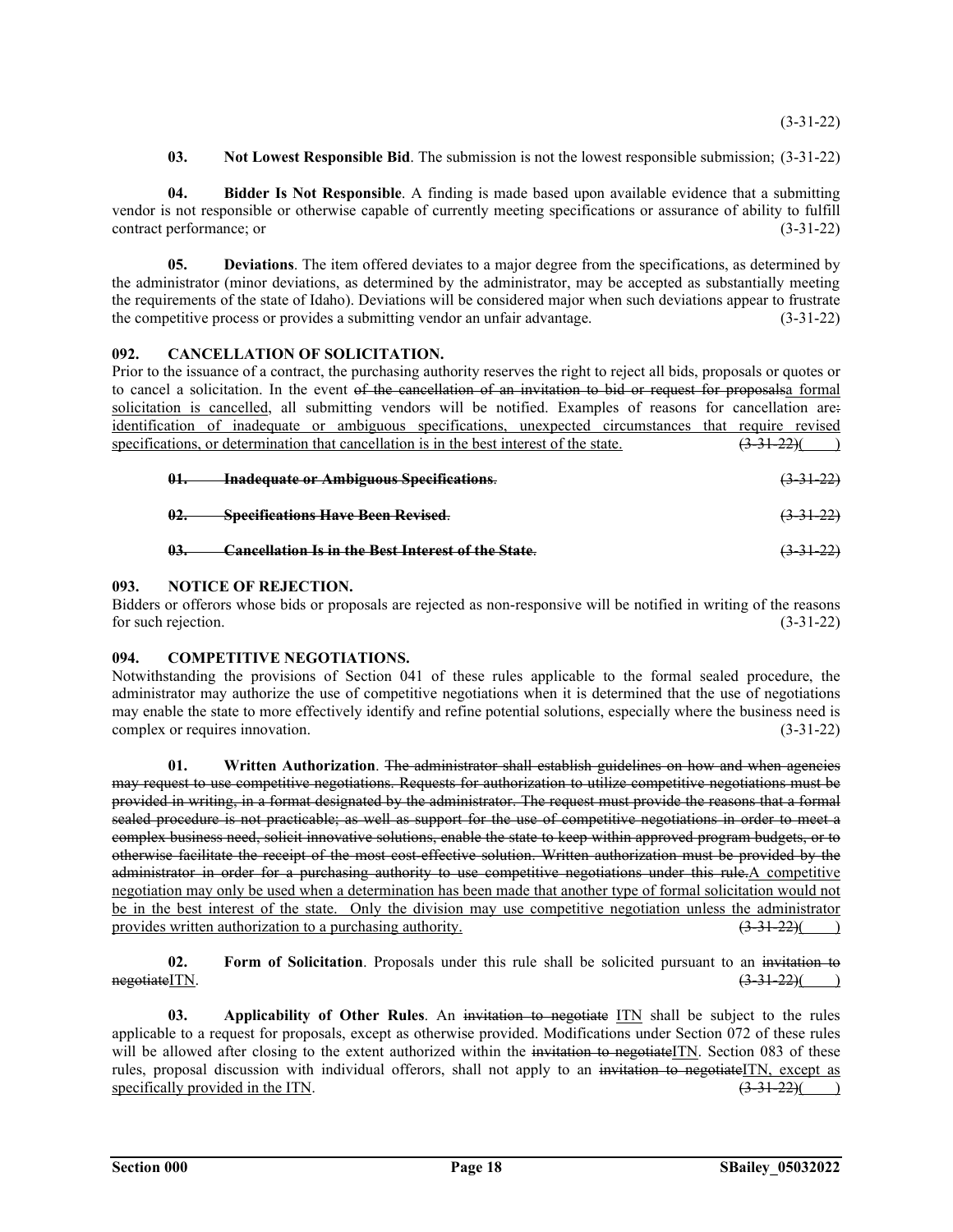**04. Content of Solicitation for Competitive Negotiation**. Notwithstanding Section 051 of these rules, the following shall be included in an invitation to negotiate:

**a.** Submission Information. Information regarding the applicable closing date, time and location.  $\left(3\text{-}31\text{-}22\right)$ 

**b.** Solicitation Procedure. An outline of the invitation to negotiate process. (3-31-22)

**c.** Specifications. Specifications developed in accordance with Section 111 of these rules, to the extent the purchasing authority determines adequate to inform interested vendors of the desired result. (3-31-22)

**d.** Contract Terms. Terms and conditions applicable to the contract, subject to the provisions of Section 112 of these rules.

**e.** Trade-In Property. If trade-in property is to be included, a description of the property and location where it may be inspected.  $(3-31-22)$ 

**f.** Incorporation by Reference. A brief description of any documents incorporated by reference that specifies where such documents can be obtained. (3.31-22)

**g.** Pre-Proposal or Pre-Bid Conference. The date, time and location of the conference must be  $i$  included in the solicitation.  $(3-3+22)$ 

**h.** Evaluation and Award Criteria. A summary of evaluation criteria to be used in determining property acceptability; evaluation criteria to classify proposals and determine the competitive threshold for negotiations; as well as the criteria that will be used to make the lowest responsive and responsible determination.  $(3-31-22)$ 

**0504.** Cost **Proposals**. The buyer may request cost proposals at any time during the invitation to negotiate process; and may elect to request cost proposals only from those offerors determined to be in the competitive range for award ("finalists"), in accordance with the instructions contained within the solicitation.

 $(3-31-22)()$ 

**0605. Conduct of Negotiations**. Negotiations shall be conducted in accordance with the procedure outlined in the invitation to negotiateITN, which may include multiple iterations of submissions and discussions in order to classify proposals; to allow for revisions to the solicitation proposal(s), including any requirements, terms, conditions or specifications; and to determine finalists. The negotiation process ends upon submission of the best and final offer(s) from the finalists, after which time vendors shall not be allowed to make further modifications to their proposal(s).  $\left(3.31-22\right)$  (example 2) and  $\left(3.31-22\right)$  (example 2) and  $\left(3.31-22\right)$  (example 2) and  $\left(3.31-22\right)$  (example 2) and  $\left(3.31-22\right)$  (example 2) and  $\left(3.31-22\right)$  (example 2) and  $\left(3.31-2$ 

### **095. -- 100. (RESERVED)**

### **101. LEASES.**

**01. Lease for Personal Property**. A lease for personal property may be entered into provided the lease is subject to the same requirements of competition that govern the purchase of property. Leases for periods exceeding one (1) year specifically require the approval of the administrator. (3-31-22)

**02. Lease Purchase Option**. Unless a specific exemption is granted by the administrator or unless otherwise exempt by these rules, a lease purchase option may be exercised only if the lease containing the purchase option was awarded using the competitive process. Before exercising such an option, the buyer shall meet all applicable requirements of Section 67-9222, Idaho Code, including providing notice of the exercise of option as a sole source or competitively bidding the property by soliciting bids for new or used property. (3-31-22)

# **102. -- 110. (RESERVED)**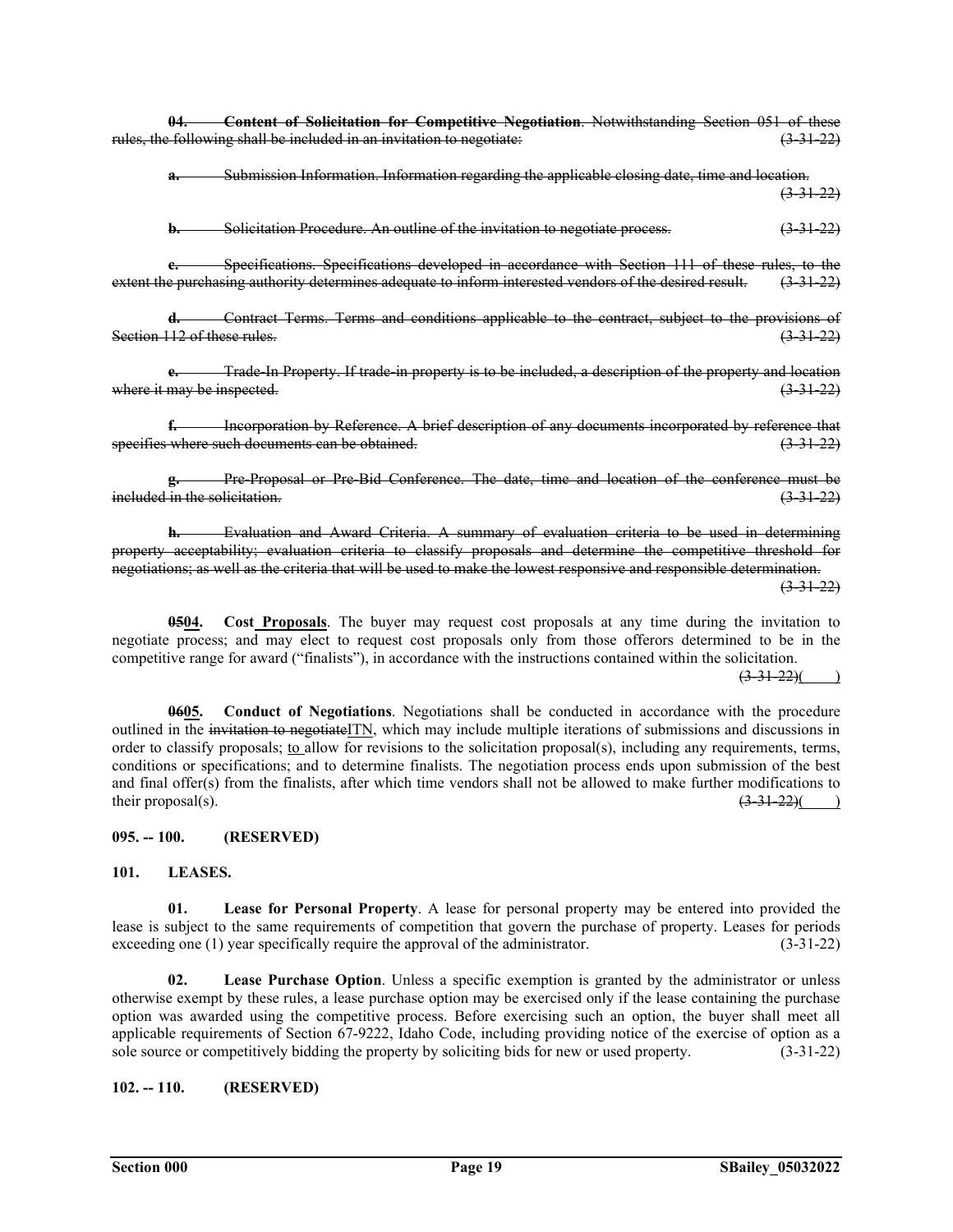# **111. SPECIFICATIONS -- POLICIES AND DEVELOPMENT.**

**01. Purpose**. Unless exempted by these rules or by the administrator, all solicitations require specifications. Specifications set forth the characteristics of the property to be acquired. Specifications serve as the basis for obtaining property adequate and suitable for the using agency's needs in a cost-effective manner, taking into account the costs of ownership and operation as well as initial acquisition costs. Specifications shall be drafted clearly to describe the agency's needs and to enable the vendors to determine and understand the agency's requirements. Specifications shall, as much as practical, be nonrestrictive to provide an equal basis for participation by an optimum number of vendors and to encourage competition. This information may be in the form of a description of the physical, functional or performance characteristics, a reference brand name or both. It may include a description of any required inspection, testing or preparation or delivery. Specifications may be incorporated by reference or contained in an attachment.  $\overline{(3-31-22)}$  (

**02. Use of Functional or Performance Descriptions**. Specifications shall, to the extent practicable, emphasize functional or performance criteria while limiting design or other detailed physical descriptions to those necessary to meet the needs of the agency. To facilitate the use of such criteria, using agencies shall endeavor to include as a part of purchase requisitions their principal functional or performance needs. (3-31-22)

**03. Preference for Commercially Available Products**. Requirements shall be satisfied by standard commercial products whenever practicable. (3-31-22)

# **04. Brand Name or Equal Specification**. (3-31-22)

**a.** A brand name or equal specifications may be used when the buyer determines that such a specification is in the agency's best interest. (3-31-22)

**b.** A brand name or equal specification shall seek to designate as many different brands as are practicable as "or equal" and shall state that products substantially equivalent to those designated will be considered for award.  $(3-31-22)$ 

**c.** Unless the buyer authorized to finally approve specifications determines that the essential characteristics of the brand names included in the specifications are commonly known in the industry or trade, brand name or equal specifications shall include a description of the particular design and functional or performance characteristics required. (3-31-22)

**d.** Where a brand name or equal specification is used, the document shall contain explanatory language that the use of a brand name is for the purpose of designating the standard of quality, performance, and characteristics desired and is not intended to restrict competition. (3-31-22)

# **05. Brand Name Specification**. (3-31-22)

**a.** Since use of a brand name specification is restrictive, such a specification may only be used when the administrator or designee makes a written determination. Such determination may be in any form, such as a purchase evaluation or a statement of single manufacturer justification. The written statement must state specific reasons for use of the brand name specification. (3-31-22)

**b.** The administrator shall seek to identify sources from which the designated brand name item or items property can be obtained and shall solicit such sources to achieve whatever degree of competition is practicable. If only one (1) source can supply the requirement, the acquisition shall be made under Section 67-9221, Idaho Code.  $\frac{(3-31-22)}{(3-31-22)}$ 

**06. Specification of Alternates May Be Included**. A specification may provide alternate descriptions of property where two (2) or more design, functional or performance criteria will satisfactorily meet the agency's requirements. (3-31-22)

# **112. CONTRACT TERMS - POLICIES AND LIMITATIONS.**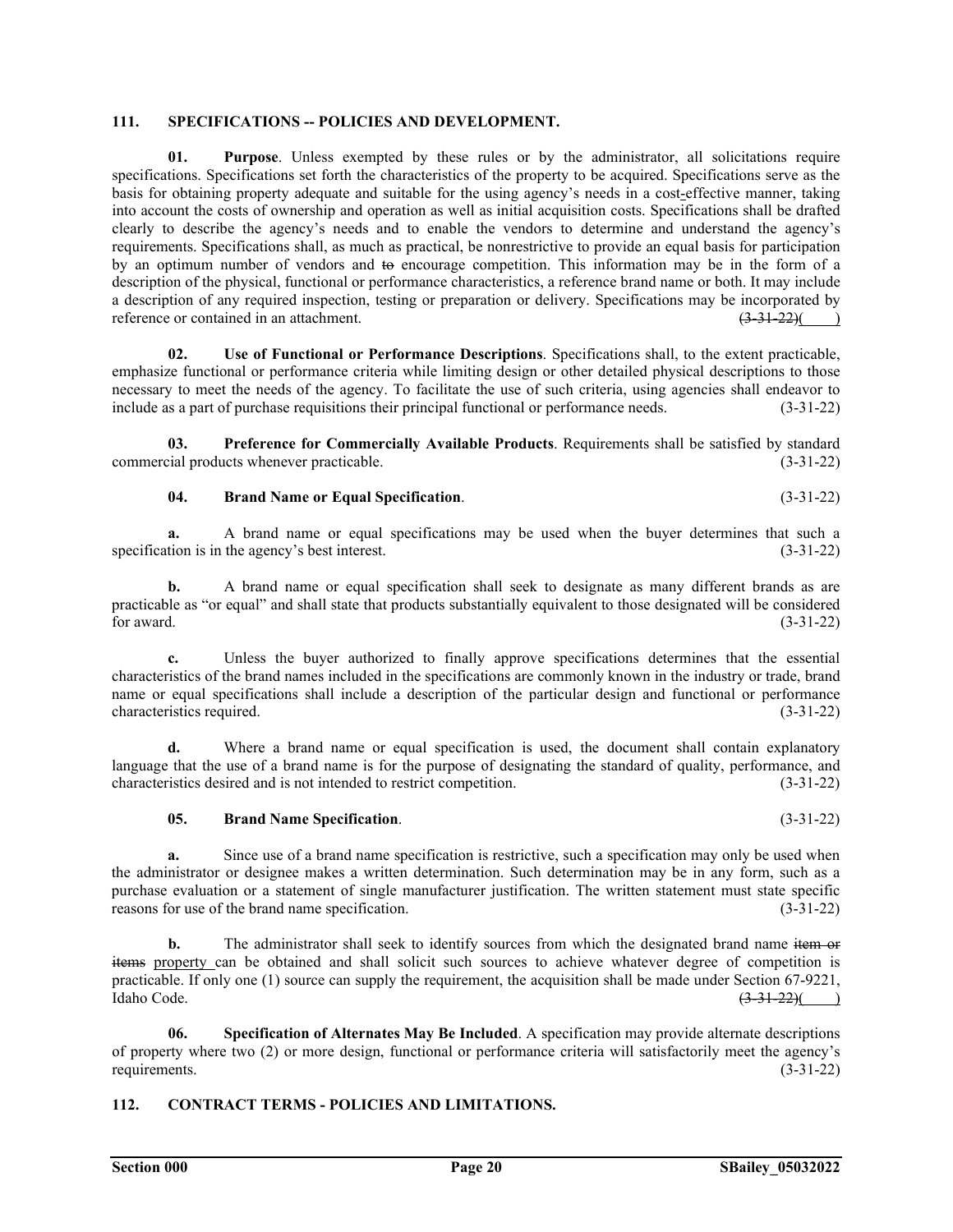**01. Prohibited Terms**. Purchasing authorities do not have the authority to bind the state of Idaho or an agency to the following terms. If a contract contains such a term, the term shall be void pursuant to Section 67- 9213, Idaho Code. (3-31-22)

**a.** Terms waiving the sovereign immunity of the state of Idaho. (3-31-22)

**b.** Terms subjecting the state of Idaho or its agencies to the jurisdiction of the courts of other states.  $(3-31-22)$ 

**c.** Terms limiting the time in which the state of Idaho or its agencies may bring a legal claim under the contract to a period shorter than that provided in Idaho law. (3-31-22)

**d.** Terms imposing a payment obligation, including a rate of interest for late payments, less favorable than the obligations set forth in Section 67-2302, Idaho Code. (3-31-22)

### **02. Terms Requiring Special Consideration**. (3-31-22)

**a.** Unless specifically authorized by the Idaho legislature, terms requiring an agency or the state of Idaho indemnify a vendor shall be subject to the provisions of Section 59-1015, Idaho Code, and require an appropriation by the Idaho legislature. Indemnification terms not specifically authorized by the Idaho legislature or subject to appropriation shall be void pursuant to Section 67-9213, Idaho Code, and Section 59-1016, Idaho Code.

 $(3-31-22)$ 

**b.** Purchasing authorities shall consult with legal counsel prior to accepting terms submitting the contract to arbitration or waiving the state of Idaho's right to a jury trial. (3-31-22)

### **113. CONTRACT OVERSIGHT.**

# **01. Contract Management and Contract Administration**. (3-31-22)

**a.** Agencies which issue their own contracts pursuant to their delegated authority (or as otherwise exempt from the requirements of these rules) will be responsible for all aspects of contract management and contract administration, as those terms are defined in Section 011 of these rules. (3-31-22)

**b.** When the division of purchasing issues a contract on behalf of an agency, in its role as the state's contracting agent, the division of purchasing is responsible for contract administration and the agency is responsible for contract management.  $\left(3\frac{31-22}{2}\right)$  (a)

**02. Contract Management**. Each state agency which manages one (1) or more contracts, whether entered into directly by the agency or by the division, of purchasing acting as the statutory purchasing agency for the agency, will perform the following minimum contract management functions at a level consistent with the dollar value, complexity, and risk associated with each contract  $\left(3\frac{31}{22}\right)$ value, complexity, and risk associated with each contract  $(3-31-22)()$ 

**a.** Designate a competent contract manager as the single point of contact for each agency contract;  $(3-31-22)$ 

**b.** Document the contract manager's responsibilities and reporting requirements relative to the contract, including activities such as management of the invoice and payment process, budget tracking, and invoice review and reconciliation with contract requirements and deliverables, to ensure compliance; (3-31-22)

**c.** Document a communication and escalation plan, as between the contract manager, identified agency personnel and the contract administrator, designed to ensure timely and effective contract monitoring and issue resolution (the communication and escalation plan must include the division of purchasing for contracts for which the division of purchasing is acting as the statutory purchasing agent for the agency); (3-31-22)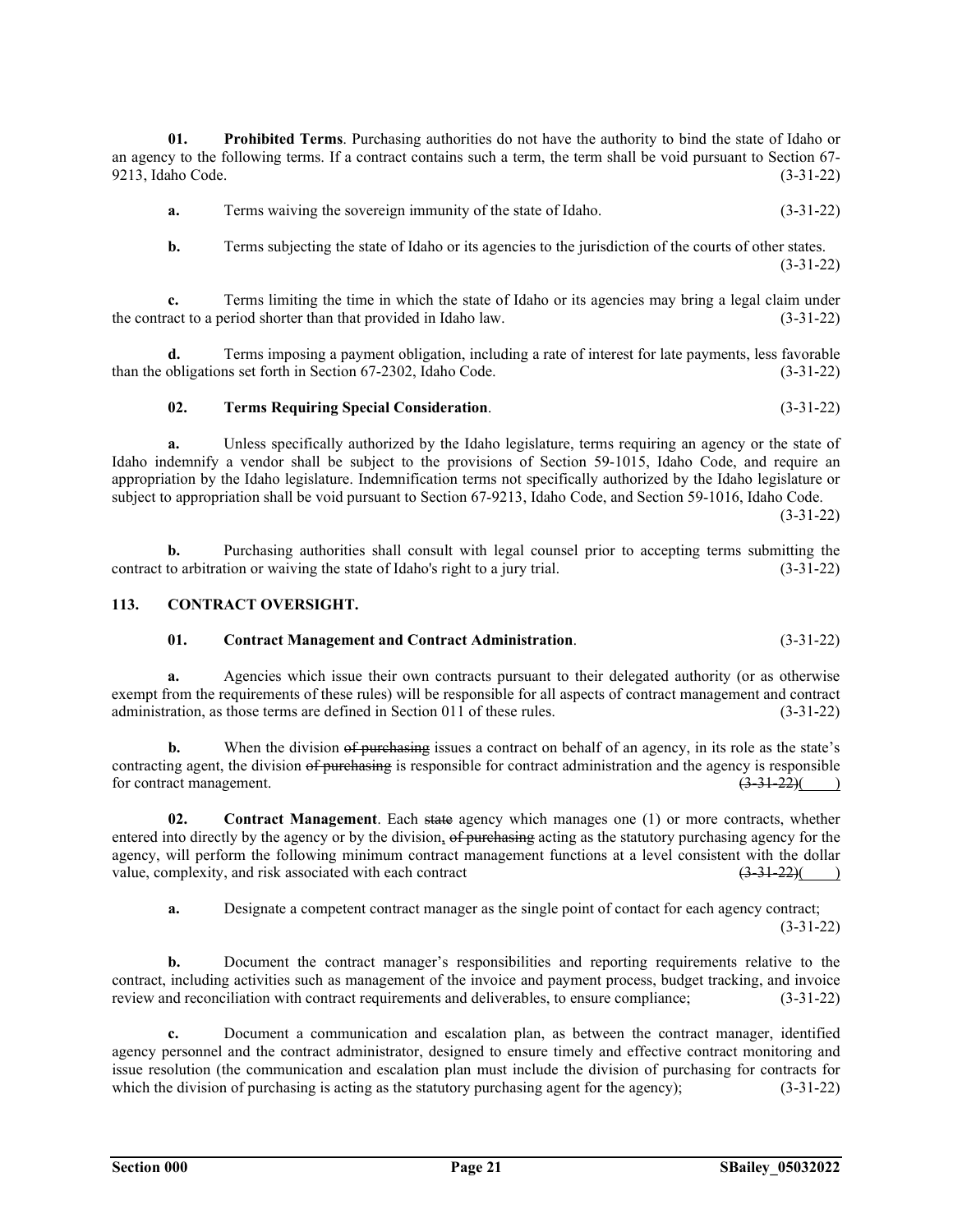**d.** Develop and implement internal contract monitoring tools, including a reporting structure, based on the dollar value and/or potential risk associated with contract failure; and (3-31-22)

**e.** Close out each contract, including, but not limited to documenting receipt of goods or services in compliance with contract requirements as well as a review of and reviewing vendor performance and lessons learned.  $\sqrt{3-31-22}$  (3.31-22)( )

**03. Service Contracts Exceeding \$1,500,000 in Total Value**. For each contract which is valued at more than one million five hundred thousand dollars (\$1,500,000) over the duration of the contract and which consists primarily of the purchases of services, the agency responsible for contract management must develop and implement contract reporting requirements that capture, at a minimum, information on compliance with financial provisions and delivery schedules; the status of any corrective action plans; as well as any liquidated damages assessed or collected under the contract during the current reporting period. Reports will be submitted to the designated agency purchasing representative as well as the division of purchasing on no less than a biannual basis, with a schedule for each contract determined by the contract manager in consultation with the agency purchasing representative and the division of purchasing.  $(3-31-22)()$ 

# **114. INFORMATION TECHNOLOGY RESALE.**

**01. Purpose**. The use of resellers is common in the acquisition of information technology; however, the use of a reseller to acquire information technology attempts to separate the application of the State Procurement Act from the contract terms required by the information technology owner for use of the information technology. The requirements of this rule are in place to apply Idaho law to the contract terms required by the information technology owner, when information technology is acquired through a reseller. (3-31-22)

**02. Terms**. All license, sale, or use terms imposed by the information technology owner shall be subject to the following: (3-31-22)

**a.** Licensing, sale, or use terms required by a third party owner of information technology sold through a reseller shall be subject to these rules, specifically including Subsection 112.01 and Paragraph 112.02.a. of these rules. If a contract contains a term prohibited by Section 112 of these rules, the term shall be void pursuant to Section 67-9213, Idaho Code. (3-31-22)

# **115. -- 199. (RESERVED)**

## **SUBCHAPTER B – RULES GOVERNING CONTESTED CASE HEARINGS ON BID APPEALS AT THE DIVISION OF PURCHASING**

# **200. FILING OF APPEAL.**

The notice of appeal must be filed in accordance with Section  $67-9232(3)(a)(iii)$ , Idaho Code.  $(3-31-22)$ **200. RULES OF ADMINISTRATIVE PROCEDURE.**

The Idaho Rules of Administrative Procedure of the Attorney General shall govern contested cases under these rules, except as specified in these rules or where these rules differ. Determinations officers shall be considered hearing officers for purposes of the Idaho Rules of Administrative Procedure of the Attorney General. ()

# **201. NOTICE OF CONTESTED CASE HEARING.**

A notice of a contested case hearing shall be provided to the bidder, giving at least ten (10) days' advance notice of the contested case hearing. The contested case hearing will be held in Ada County, at such place as may be designated in the hearing notice. Upon concurrence of the parties and the determinations officer, contested case hearings may be conducted telephonically. (3-31-22)

# **202. BRIEFS AND MEMORANDA.**

Any party may make a request in writing to the determinations officer to file briefs, memoranda, proposed orders or statements of position and the determinations officer shall grant or deny such request as the determinations officer deems appropriate under the circumstances of a particular case. The determinations officer may request briefs, memoranda, proposed orders, or statements of position.